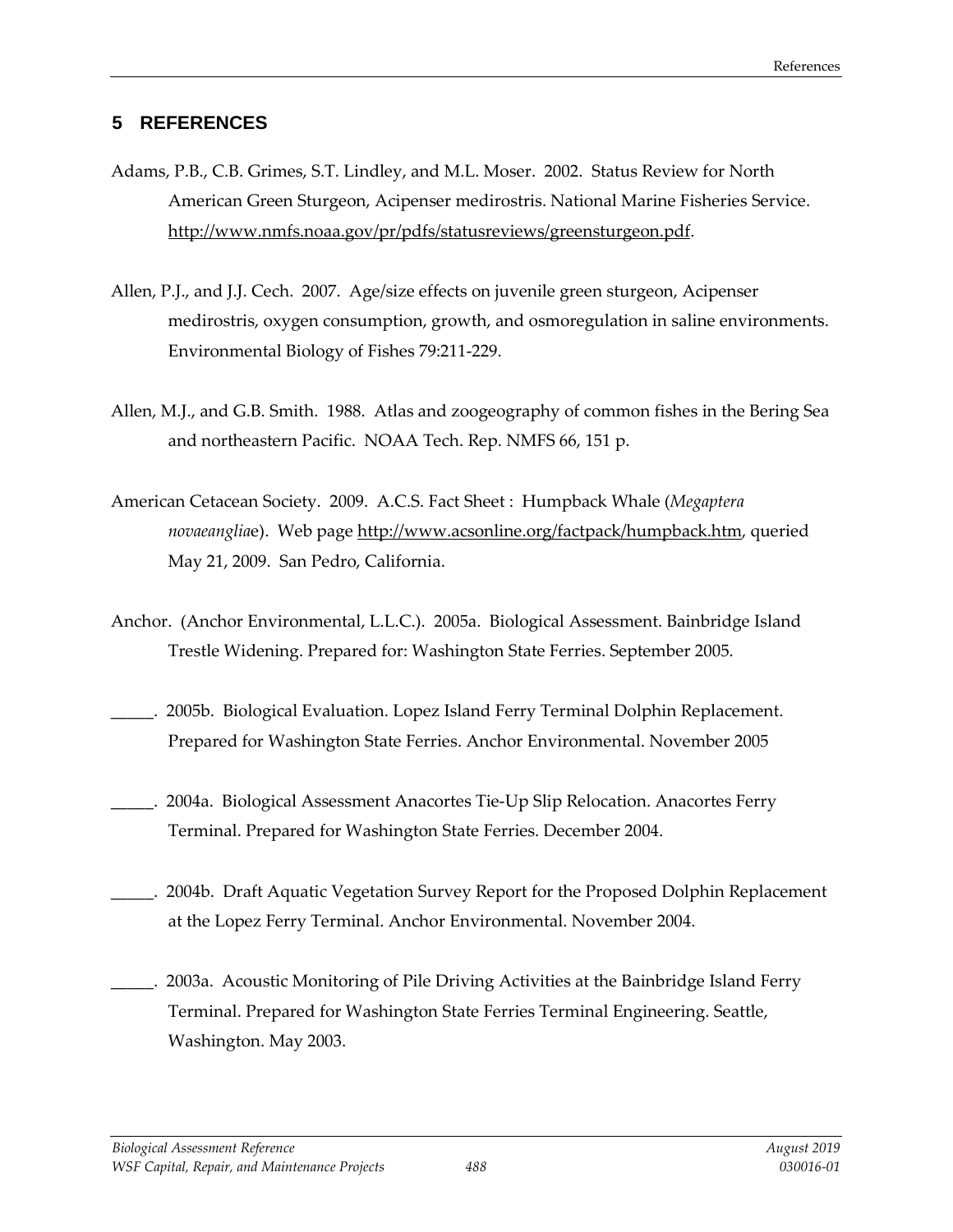- \_\_\_\_\_. 2003b. Literature Review of Effects of Resuspended Sediments due to Dredging Operations. Prepared for Los Angeles Contaminated Sediments Task Force, Los Angeles, CA. Prepared by Anchor Environmental CA, L.P. June 2003.
- \_\_\_\_\_. 2003c. Biological Evaluation. Friday Harbor Ferry Terminal Preservation Project. Friday Harbor Ferry Terminal. Prepared for Washington State Ferries. June 2003.
- \_\_\_\_\_. 2003d. Biological Evaluation. Seattle Ferry Terminal Trestle Preservation Project. Prepared for Washington State Ferries. Anchor Environmental. May 2003.
- \_\_\_\_\_. 2002. Biological Evaluation. Shaw Island Ferry Terminal Slip Reconstruction Project. Prepared for Washington State Ferries. July 2002.
- \_\_\_\_\_. 2001. Biological Evaluation. Southworth Ferry Terminal Slip Refurbishment Project. Prepared for Washington State Ferries. April 2001.
- Arkoosh, MR, E. Casillas, E. Clemons, A.N. Kagley, R. Olson, P. Reno, and J.E. Stein. 1998. Effect of Pollution on Fish Diseases: Potential Impacts on Salmonid Populations. American Fisheries Society Journal. 10, 182-190. (2).
- Ash, Terry. 2001. City of Bainbridge Island, Washington. Personal communication to Sasha Visconty, Pacific International Engineering.
- Baird, R. W., and M. B. Hanson. 2004. A progress report on diving behavior of Southern Resident killer whales. Contract report under Order No. AB133F-03-SE-1070. (Available from M. B. Hanson, NWFSC, 2725 Montlake Blvd. East, Seattle, WA 98112.)
- \_\_\_\_\_. L.M. Dill, and M.B. Hanson. 1998. Diving Behavior of Killer Whales. Abstract of a paper presented at the World Marine Mammal Conference, Monaco, January, 1998.
- Foraging behaviour and ecology of transient killer whales. Ph.D. thesis, Simon Fraser University, Burnaby, B.C.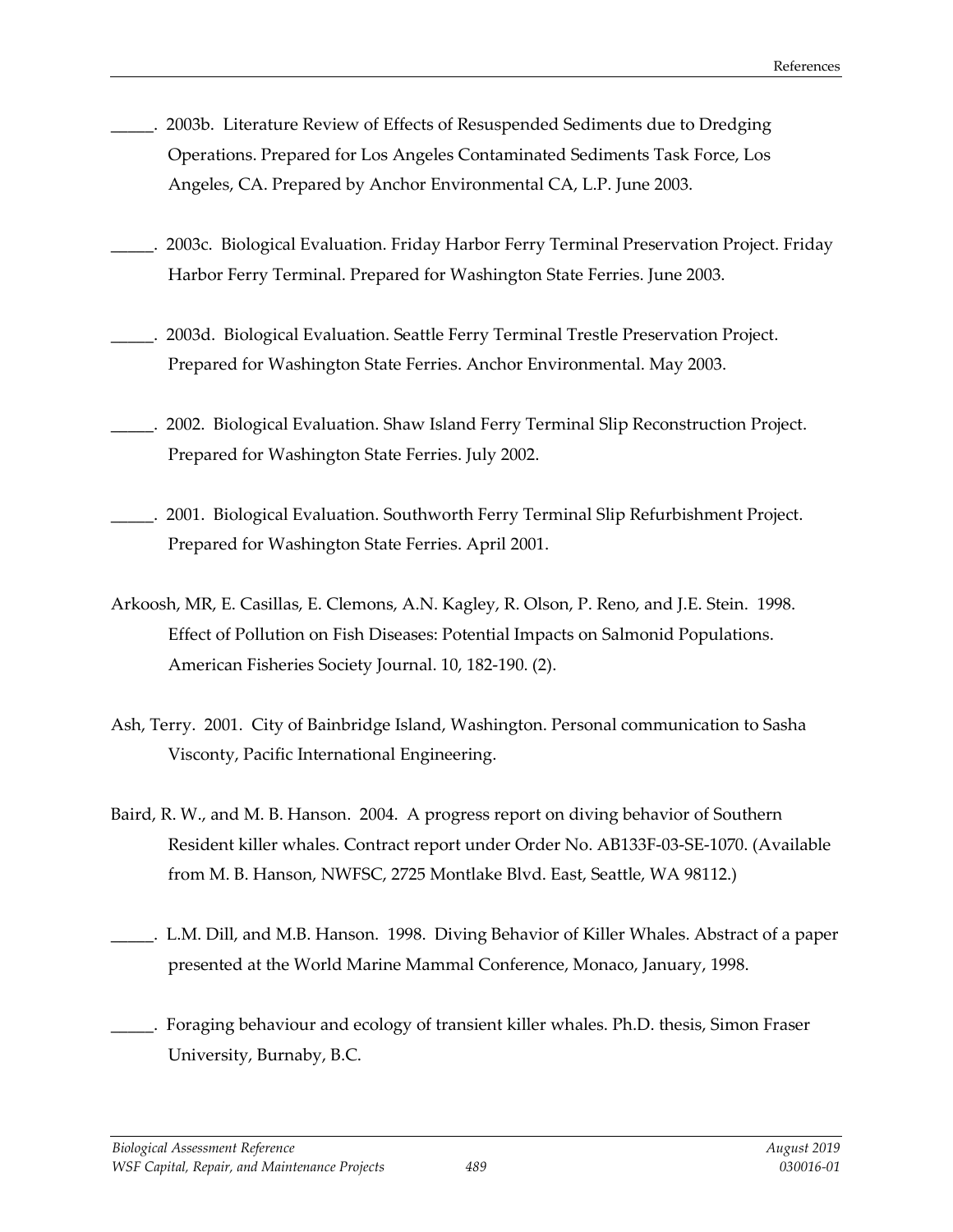- Balcomb, K.C., J.R. Boran, R.W. Osborne, and N.J. Haenel. 1980. Observations of Killer Whales (*Orcinus orca*) in Greater Puget Sound, State of Washington, NTISPB80- 224728, U.S. Dept. of Commerce, Springfield, VA.
- Ballenger, Dean. 1996. 1995 Lummi Shore Beach Seine Study. Lummi Natural Resources Department. February 1996.
- Barnhart. 1986. Species profiles: Life histories and environmental requirements of coastal fishes and invertebrates (Pacific Southwest)-steelhead. U.S. Fish and Wildlife Service. Biol. Rep. 82(11.60), 21p.
- Barraclough, W.E. 1964. Contributions to the marine life history of the eulachon (*Thaleichthys pacificus*). Journal of the Fisheries Research Board of Canada 21(5): 1333-1337.
- Bash, J., C. Berman, and S. Bolton. 2001. Effects of Turbidity and Suspended Solids on Salmonids. Report No. WA-RD 526.1 Washington State Transportation Center (TRAC), University of Washington. November 2001.
- Bateson, G. 1974. Observations of a Cetacean Community. In: J. McIntyre (Ed.), Mind in the Waters, New York, Charles Scribner's Sons, Sierra Club Books, 146-165.
- Beamer, Eric. 2004. Timing of Juvenile Chinook in Skagit Bay and Swinomish Channel. Memorandum to Pentec Environmental. Skagit River System Cooperative. February 27, 2004.
- \_\_\_\_\_. 2003. The importance of non-natal pocket estuaries in Skagit Bay to wild Chinook salmon: an emerging priority for restoration. Prepared by the Skagit System Cooperative Research Department. La Conner, WA. May 2003.
- Beamesderfer, R.C.P., and M.A.H. Webb. 2002. Green sturgeon status review information. S.P. Cramer and Associates, Gresham, Oregon, U.S.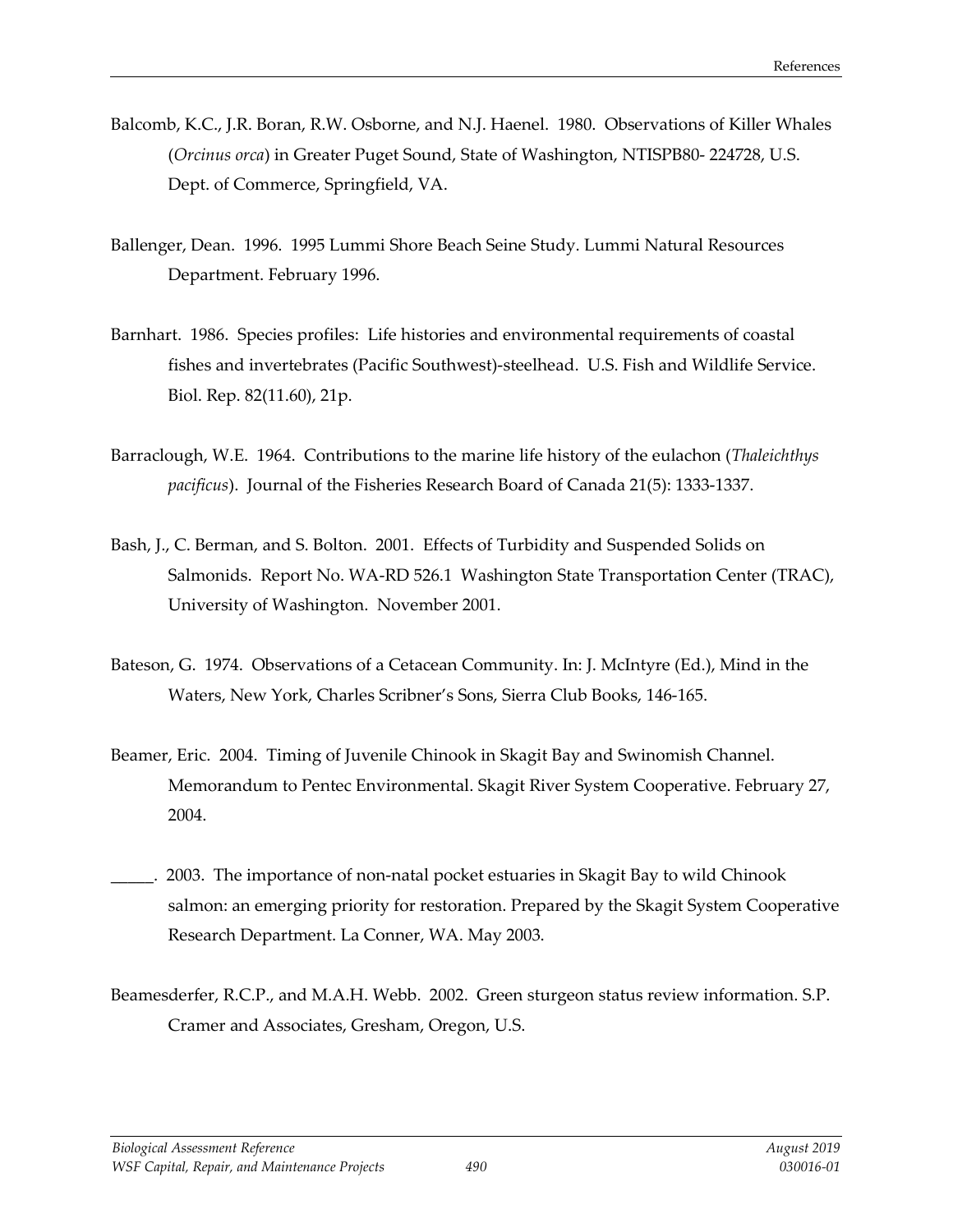- Berg, L. and T.G. Northcote. 1985. Changes in territorial, gill flaring and feeding behavior in juvenile coho salmon (*Oncorhynchus kisutch*) following short-term pulses of suspended sediment. Can. J. Fish. Aquat. Sci. 42:1410-1417.
- BERGER/ABAM. 2006. Underwater Inspection Report for the WSF Eagle Harbor Maintenance Facility. Bridge No. 305/8FTM. BERGER/ABAM Engineers Inc. Federal Way, WA. May 22, 2006.
- Bigg, M.A., G.M. Ellis, J.K.B. Ford, and K.C. Balcomb. 1987. Killer whales: a study of their identification, genealogy, and natural history in British Columbia and Washington State. Phantom Press, Nanaimo, B.C.
- Bisson, P.A. and R.E. Bilby. 1982. Avoidance of suspended sediment by juvenile coho salmon. N. Amer. J. Fish. Manage. 2:371-374.
- Brennan, J.S., K.F. Higgins, J.R. Cordell, and V.A. Stamatiou. 2004. Juvenile salmonid composition, timing, distribution, and diet in marine nearshore waters of Central Puget Sound in 2001-2002. King County Department of Natural Resources and Parks, Seattle, WA. 164 pp.
- Brewer, Scott. 2007. Hood Canal Coordinating Council. Personal communication with Rick Huey (Washington State Ferries). March 14, 2007.
- Brooks, K.M. 2004. The effects of dissolved copper on salmon and the environmental effects associated with the use of wood preservatives in aquatic environments. Prepared for Western Wood Preservers Institute, Vancouver, Washington. December 13, 2004.
- Brown, L.G. 1992. Draft management guide for the bull trout *Salvelinus confluetus* (Suckley) on the Wenatchee National Forest.Washington Department of Wildlife, Wenatchee, Washington. 75pp.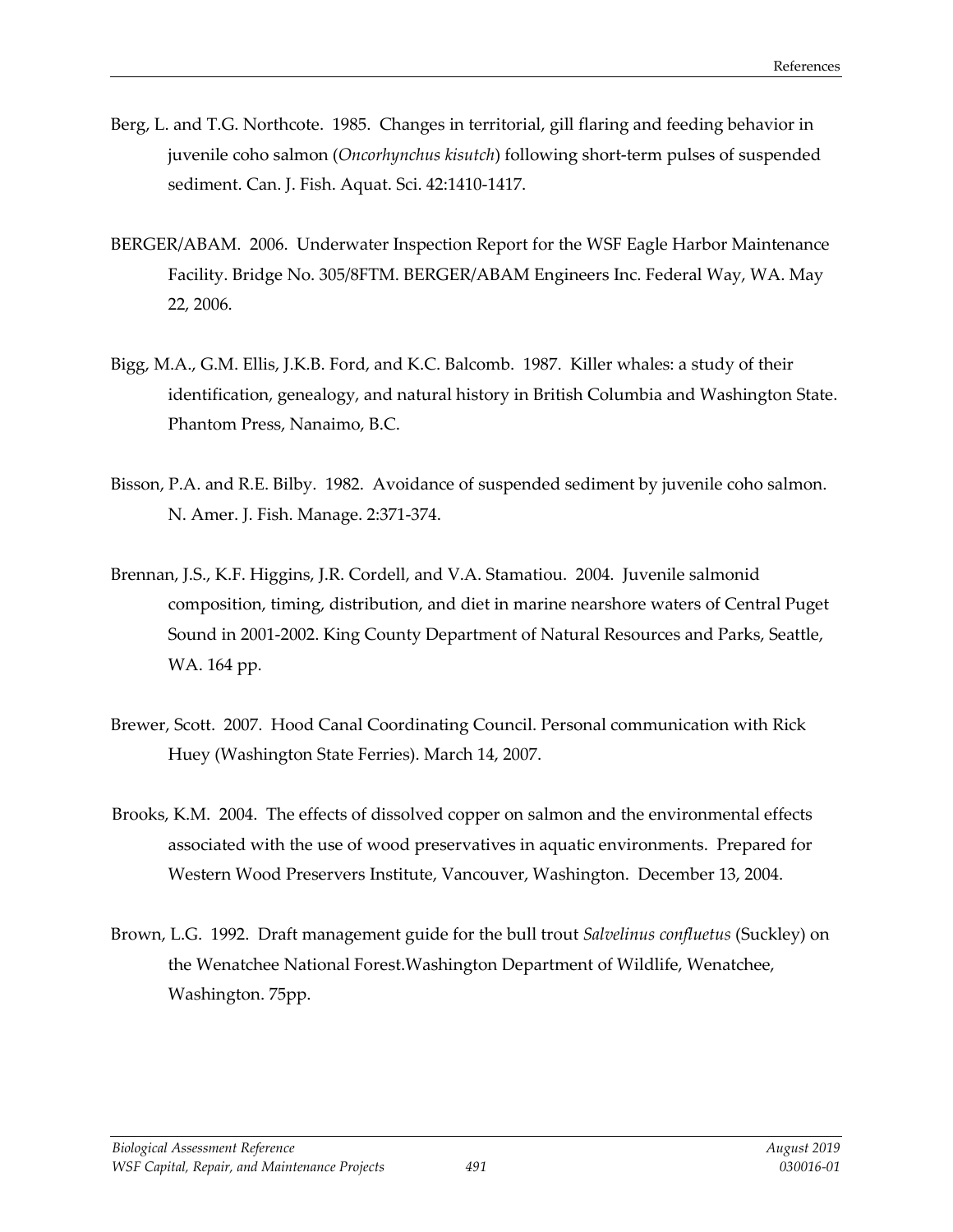- Brunner, K. 1999a. Meeting notes from December 12, 1999, Minutes of Third Bull Trout Working Group Meeting. Communication from Doug Hotchkiss, Port of Seattle. Seattle District, U.S. Army Corps of Engineer.
- Meeting notes from November 4, 1999, Minutes of the First Bull Trout Working Group Meeting. Communication from Doug Hotchkiss, Port of Seattle. Seattle District, U.S. Army Corps of Engineer.
- Busby, Peggy J., Thomas C. Wainwright, Gregory J. Bryant, Lisa J. Lierheimer, Robin S. Waples, F. William Waknitz, and Irma V. Lagomarsino. 1996. Status Review of West Coast Steelhead from Washington, Idaho, Oregon, and California. National Marine Fisheries Service, August 1996. NOAA Technical Memorandum, National Marine Fisheries Service-NWFSC-27
- Calambokidis, J. 1998. Personal Communication, October 27, 1998. Cascadia Research, Olympia, Washington.
- and G. H. Steiger. 1990. Sightings and movements of humpback whales in Puget Sound, Washington. Northwestern Naturalist 71:45-49.
- Carter, H.R. and J.L. Stein. 1995. Molts and Plumages in the Annual Cycle of the Marbled Murrelet. In: C.J. Ralph, G.L. Hunt, M.G. Raphael, and J.F. Piatt (Tech eds)., Ecology and Conservation of the Marbled Murrelet. Gen. Tech. Rept. PSW-GTR-152. Albany, California: Pacific Southwest Experiment Station, Forest Service, U.S. Dept. of Agriculture. 420 pp.
- Cascadia Research Collective (CRC). 2017. Cascadia Research Collective. Return of the Humpback Whales to the Salish Sea. Olympia, WA. <http://www.cascadiaresearch.org/projects/return-humpback-whales-salish-sea>
- Center for Biological Diversity. 2001. Petition to list the southern resident killer whale (*Orcinus orca*) as an endangered species under the Endangered Species Act. Center for Biological Diversity, Berkeley, CA.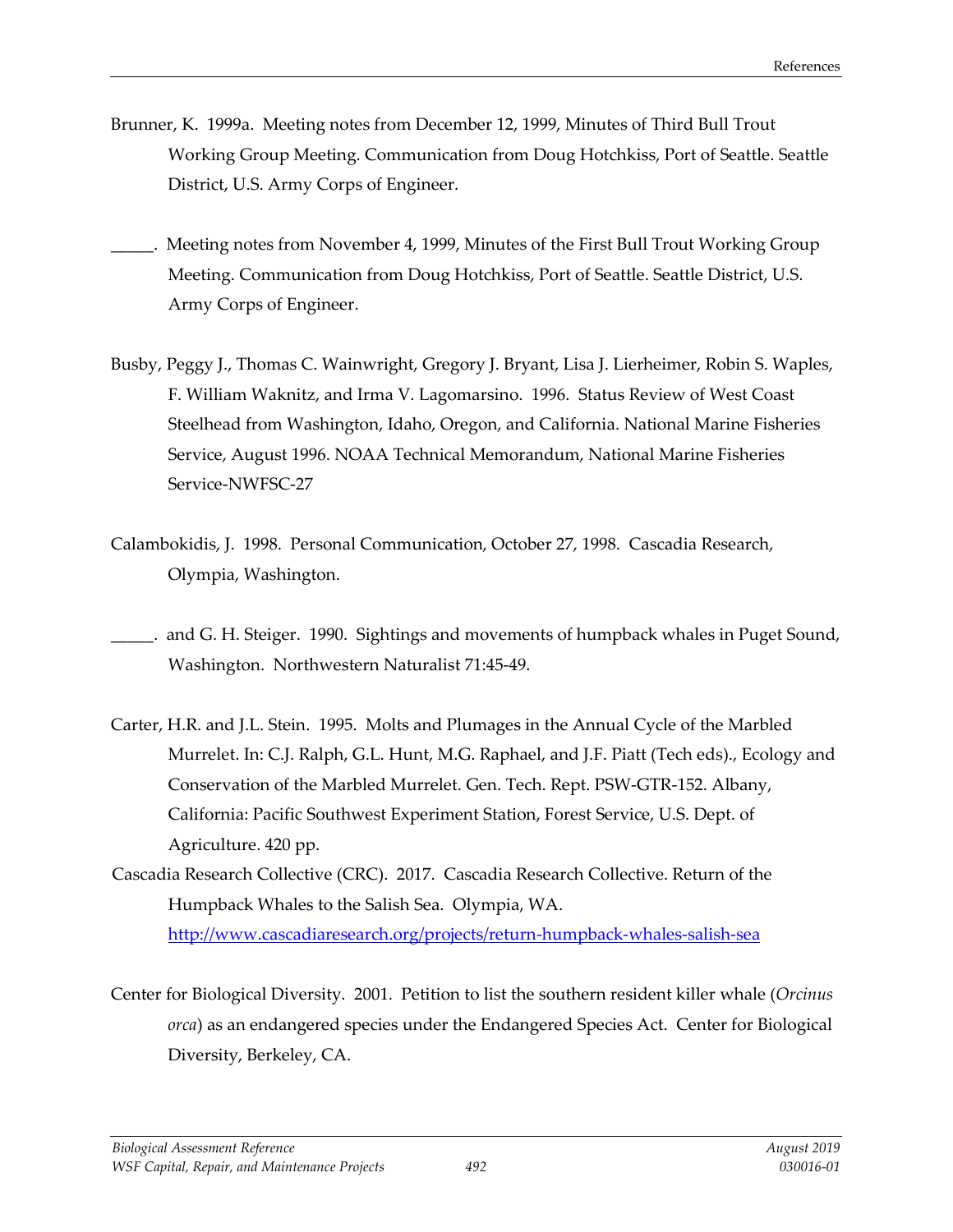- Center for Whale Research. 2006. Update on the Southern Resident Killer Whale Population September 2006. [http://www.whaleresearch.com/thecenter/southern.html.](http://www.whaleresearch.com/thecenter/southern.html) Friday Harbor, Washington.
- CH2MHILL. 2006a. Port Townsend Ferry Terminal Preservation and Improvement Project: Fisheries Discipline Report. Preliminary Draft. Prepared for Washington State Ferries. CH2MHILL. July 2006.
- \_\_\_\_\_. 2006b. Port Townsend Ferry Terminal Preservation and Improvement Project: Wildlife Discipline Report. Preliminary Draft. Prepared for Washington State Ferries. CH2MHILL. December 2006.
- \_\_\_\_\_. 2005. Eelgrass and Biological Resource Survey Technical Memorandum. Point Defiance Terminal, September 2003. Prepared for Washington State Ferries. January 24, 2005.
- \_\_\_\_\_. 2004. South Cap Monitoring Report (Draft), Seattle Ferry Terminal. Prepared for Washington State Ferries, December 17, 2004.
- \_\_\_\_\_. 2003. Edmonds Crossing Biological Assessment. Prepared for Federal Highway Administration, Washington State Department of Transportation, and the City of Edmonds. May 2003.
- Chan, J. 2005. Bull Trout Core Areas to Address in the Anacortes Ferry Terminal Opinion. U.S. Fish and Wildlife Service.
- City of Bainbridge Island, Suquamish Tribe, and Washington Department of Fish and Wildlife (WDFW). 2005. Bainbridge Island Beach Seine Project. Unpublished Microsoft Access Database. Provided by Peter Namtvedt Best (City of Bainbridge Island) to Paul Schlenger (Anchor Environmental) on January 21, 2005.
- City of Port Townsend. 2002. Shoreline Master Program Update Phase I, Shoreline Inventory Summary Report. Port Townsend, Washington.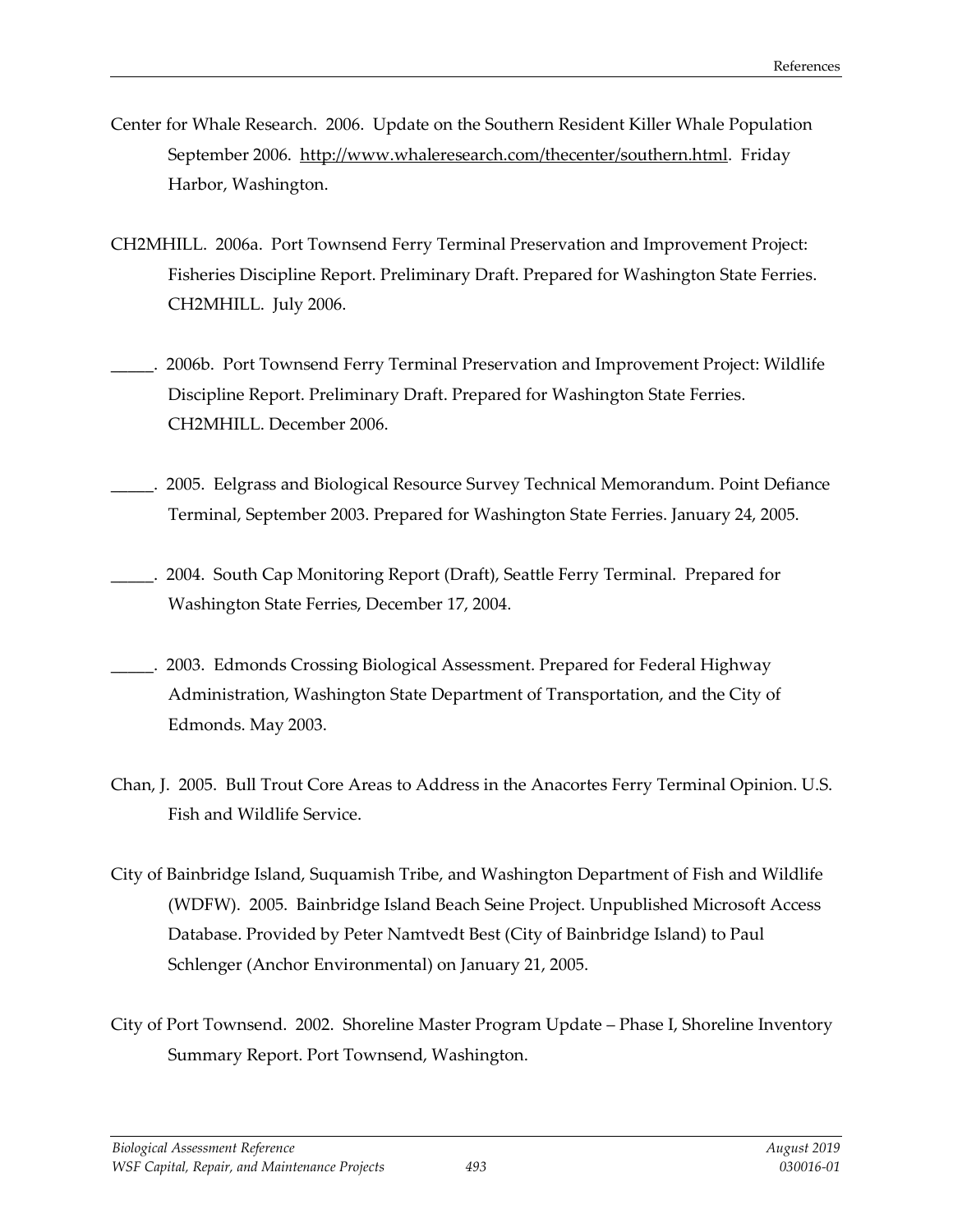- Congleton, J.L., S.K. Davis, and S.R. Foley. 1982. Distribution, abundance and outmigration timing of chum and Chinook salmon fry in the Skagit salt marsh. Pages 153-163 in E.L. Brannon and E.O. Salo, editors. Salmon and trout migratory behavior symposium. School of Fisheries, University of Washington, Seattle, WA.
- COSEWIC. 2002. CSEWIC assessment and status report on the bocaccio (*Sebastes paucispinis*) in Canada. Committee in the Status of Endangered Wildlife in Canada. Ottawa. vii + 43 pp.
- DeLacy, A.C., B. S. Miller, and S. F. Borton. 1972. Checklist of Puget Sound Fishes. Wash. Sea Grant, Div. Mar. Res., Univ. Wash., Seattle, 43 p.
- Duffy, E.J., D.A. Beauchamp, N.C. Overman, and R.L. Buckley. 2005. Marine Distribution and Trophic Interactions of Juvenile Salmon in Puget Sound: A Synthesis of Trends among Basins. Hatchery Scientific Review Group. August 29, 2005.
- Dumbauld, B.R., D.L. Holden, and O.P. Langness. 2008. Do sturgeon limit burrowing shrimp populations in Pacific Northwest estuaries? Environmental Biology of Fishes, DOI 10.1007/s 10641-008-9333-y: 14 pp.
- Ecology (Washington State Department of Ecology). 2018. Ecology Water Quality Atlas. <https://fortress.wa.gov/ecy/waterqualityatlas/map.aspx>
	- 2007. Long term marine water quality data. Available multi-year data 1989-2006 (varies by station) for stations PSS019, PSS008, PSB003, ELB015, CMB003, CMB006. [http://www.ecy.wa.gov/apps/eap/marinewq/mwdataset.](http://www.ecy.wa.gov/apps/eap/marinewq/mwdataset)
- \_\_\_\_\_. 1991. Net Shore-Drift in Washington State. Shorelands and Environmental Assistance Program. Olympia, Washington.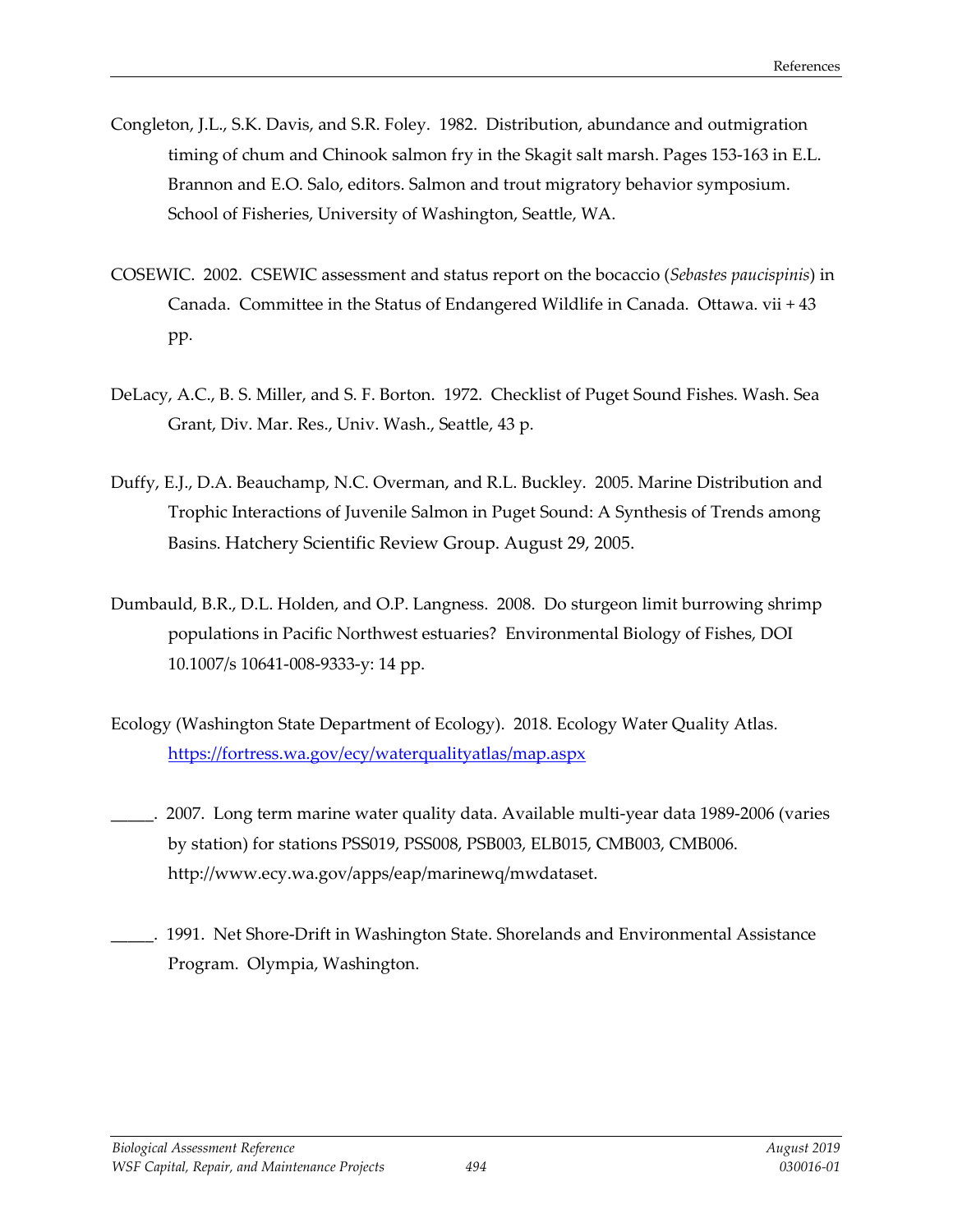- Emmett, R.L., G.T. McCabe Jr., and W.D. Muir. 1988. Effects of the 1980 Mount St. Helens eruption on Columbia River estuarine fishes: implications for dredging in northwest estuaries. Pages 75-91 in C.A. Simenstad, ed. Effects of Dredging on Anadromous Pacific Coast Fishes. University of Washington, Seattle, Washington.
- EPA (U.S. Environmental Protection Agency). 2003. Procedures for the Derivation of Equilibrium Partitioning Sediment Benchmarks (ESBs) for the Protection of Benthic Organisms: PAH Mixtures. EPA-600-R-02-013. Office of Research and Development. Washington, DC 20460.
- 1989. Environmental Protection Agency. Final Remedial Investigation Report for Eagle Harbor Site, Kitsap County, Washington. November 1989.
- ESA Adolfson. 2006. Terrestrial Plants and Animals Discipline Report: Mukilteo Multimodal Ferry Terminal. Prepared for Washington State Ferries and Washington State Department of Transportation.
- Evans Mack, D. 2002. As cited in Friday Harbor Ferry Terminal Preservation Project. Biological Evaluation. Prepared for WSF by Sasha Visconty. June 2003.
- Falcone, E., J. Calambokidis, G. Steiger, M. Malleson, and J. Ford. 2005. Humpback whales in the Puget Sound/Georgia Strait region. Proceedings of the 2005 Puget Sound Georgia Basin Research Conference. March 29-31, 2005. Seattle, Washington.
- Federal Register. 2018. Southern DPS Green Sturgeon Recovery Plan. Federal Register 2018. January 9, 2018.
- \_\_\_\_\_. 2016a. Endangered and Threatened Species; Designation of Critical Habitat for Lower Columbia River Coho Salmon and Pugest Sound Steelhead. Federal Register 2016a. February 24, 2016.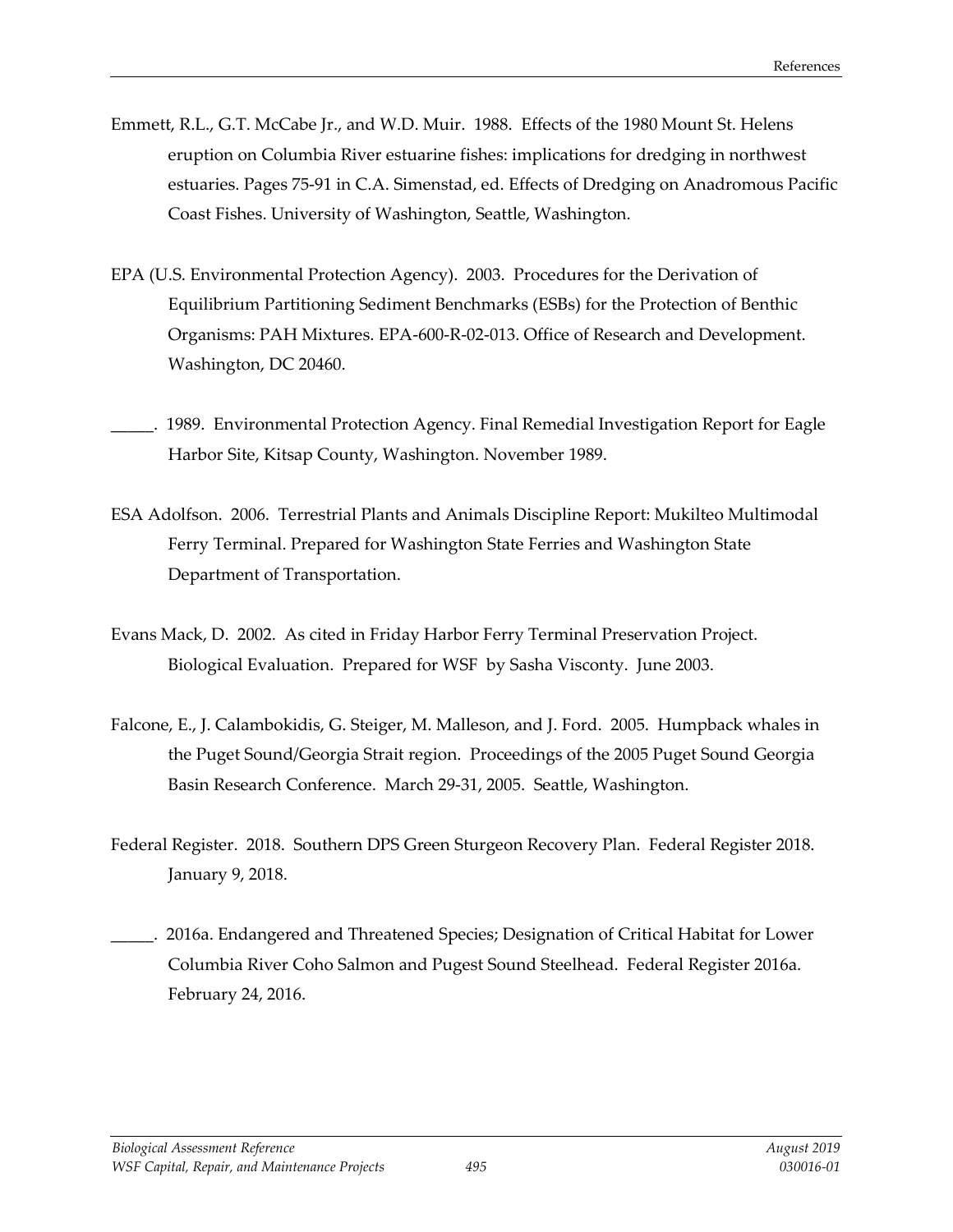- \_\_\_\_\_. 2016b. Endangered and Threatened Wildlife and Plants; Indentification of 14 Distinct Population Segments of the Humpback Whale and Revision of Species Wide Listing. 81 FR 93639. December 21, 2016.
- \_\_\_\_\_. 2015. Endangered and Threatened Species; Designation of Critical Habitat for the Puget Sound/Georgia Basin Distinct Population Segments of Yelloweye Rockfish, Canary Rockfish and Bocaccio; Correction. 50FR 7977. February 13, 2015.
- \_\_\_\_\_. 2013a. Endangered and Threatened Species; Designation of Critical Habitat for Lower Columbia River Coho Salmon and Puget Sound Steelhead; Proposed Rule. 50 FR 2726. January 14, 2013.
- \_\_\_\_\_. 2011. Critical Habitat Designation: Final Rule Southern DPS Pacific Eulachon. Federal Register 2011. December 19, 2011.
- \_\_\_\_\_. 2010a. Endangered and threatened wildlife and plants: Revised Designation of critical habitat for bull trout in the Coterminus United States; Final Rule. 50 CFR Part 63898. October 18, 2010.
- \_\_\_\_\_. 2010b. Endangered and threatened wildlife and plants: Threatened status for southern distinct population segment of eulachon. 74 FR 10857. March 18, 2010.
- \_\_\_\_\_\_. 2010c. Endangered and Threatened Wildlife and Plants: Threatened Status for the Puget Sound/Georgia Basin Distinct Population Segments of Yelloweye and Canary Rockfish and Endangered Status for the Puget Sound/Georgia Basin Distinct Population Segment of Bocaccio Rockfish. 50 FR 22276. April 28, 2010.
- \_\_\_\_\_. 2009. Endangered and Threatened Wildlife and Plants: Final Rulemaking to Designate Critical Habitat for the Threatened Southern Population Segment of North American Green Sturgeon; Final Rule. 74 FR 10857. March 13, 2009.
- \_\_\_\_\_. 2007. Endangered and Threatened Species: Final Listing Determination for Puget Sound Steelhead. 72 FR 26722. May 11, 2007.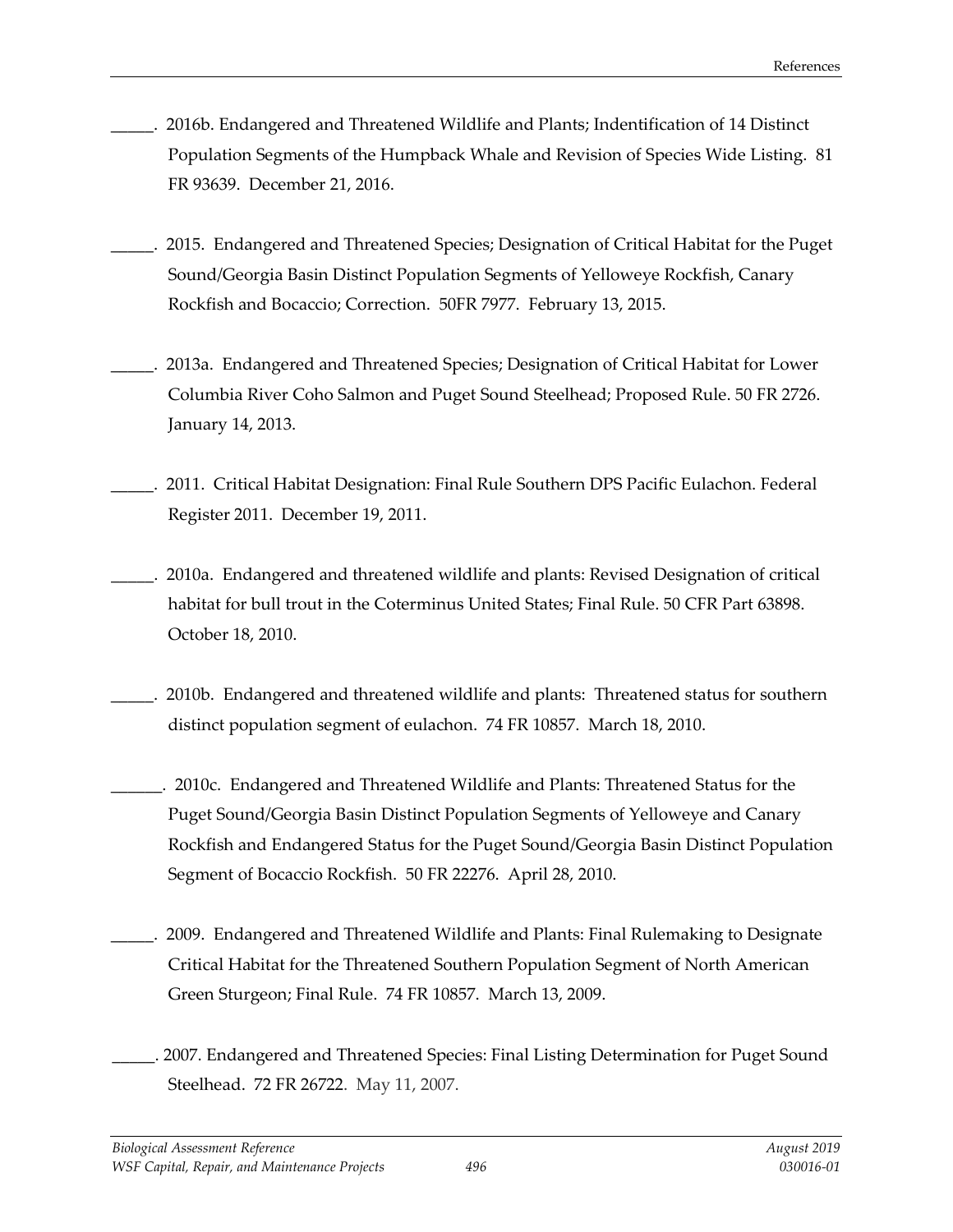- \_\_\_\_\_. 2006a. Endangered and threatened species; Designation of critical habitat for the Southern Resident Killer Whale; Final Rule. 50 FR 690540.
- \_\_\_\_\_. 2006b. Endangered and Threatened Wildlife and Plants: Threatened Status for Southern Distinct Population Segment of North American Green Sturgeon. 50 FR 17757. April 7, 2006.
- \_\_\_\_\_. 2005a. Endangered and threatened species; Designation of critical habitat for 12 evolutionarily significant units of west coast salmon and steelhead in Washington, Oregon, and Idaho; Final Rule. 50 FR 52630. September 2, 2005.
- \_\_\_\_\_. 2005b. Endangered and Threatened Wildlife and Plants: Endangered Status for Southern Resident Killer Whales. 70 FR 69903. November 18, 2005.
- \_\_\_\_\_2005c. Endangered and Threatened Wildlife and Plants: Proposed Threatened Status for Southern Population Segment of North American Green Sturgeon. 70 FR 173867. April 6, 2005.
- \_\_\_\_\_. 2000. Designated Criticat Habitat: Critical Habitat for 19 Evolutionarily Significant Units of Salmon and Steelhead in Washington, Oregon, Idaho, and California. 65 FR 7764. February 2, 2000.
	- \_\_\_\_\_. 1999a. Endangered and threatened wildlife and plants; Listing of nine evolutionarily significant units of Chinook salmon, chum salmon, sockeye salmon, and steelhead. 64FR41835. August 2, 1999.
- \_\_\_\_\_. 1999b. Endangered and Threatened Wildlife and Plants; Determination of Threatened Status for Bull Trout in the Coterminous United States; Final Rule Notice of Intent To Prepare a Proposed Special Rule Pursuant to Section 4(d) of the Endangered Species Act for the Bull Trout; Proposed Rule. 64 FR 58910. November 1, 1999.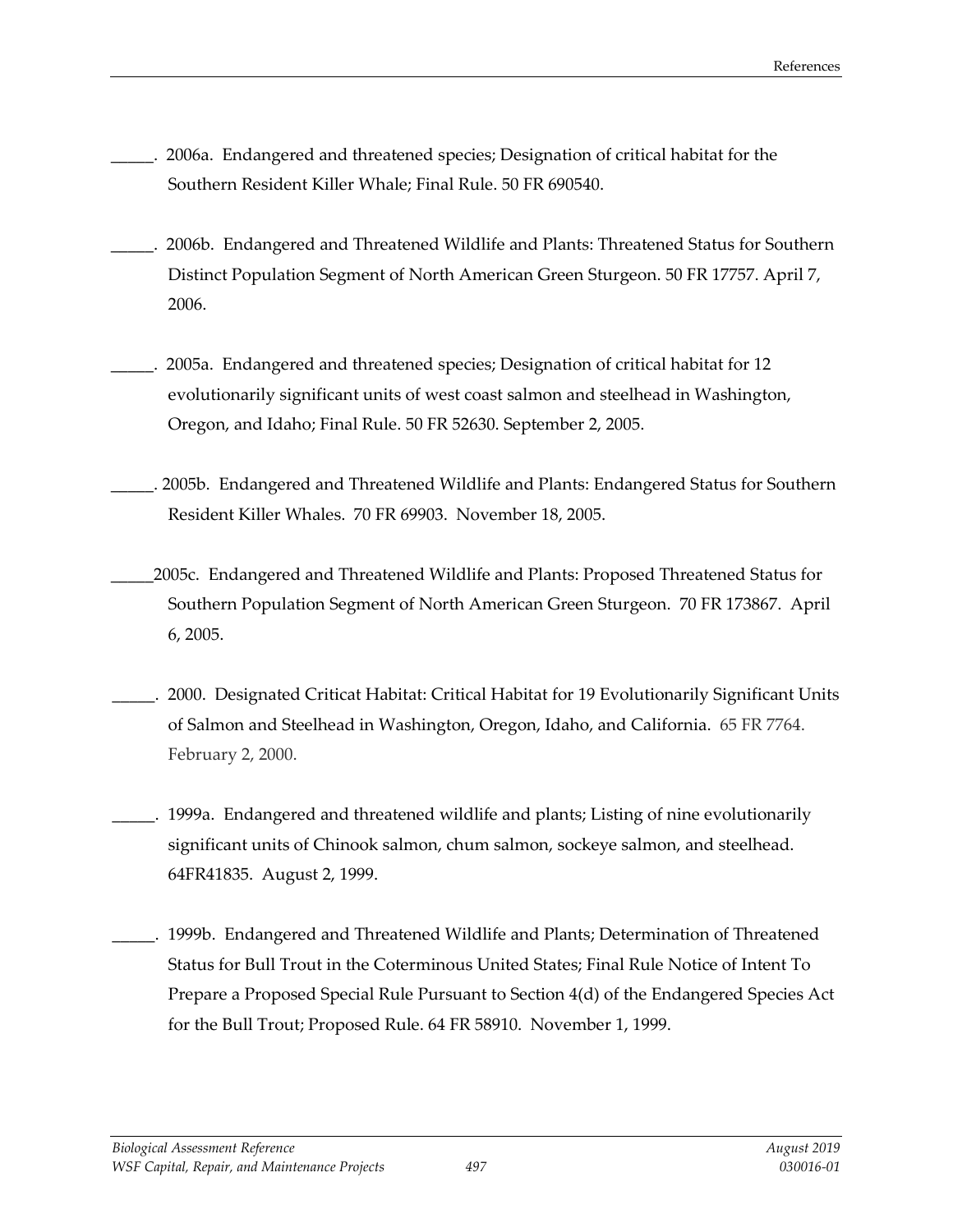- \_\_\_\_\_. 1996. Endangered and Threatened Wildlife and Plants; Revised Critical Habitat for the Marbled Murrelet. 76 FR 61599. October 5, 2011.
- \_\_\_\_\_. 1992. Endangered and Threatened Wildlife and Plants; Determination of Threatened Status for the Washington, Oregon and California Population of Marbled Murrelet. 57 FR 45328. October 1, 1992.
- \_\_\_\_\_. 1970. Humpback whale Endangered Species Listing. 35 FR 18309. December 2, 1970.
- Fisheries Hydroacoustic Working Group. 2008. Memorandum of the Agreement in Principle for Interim Criteria for Injury to Fish from Pile Driving Activities; Marine mammal, fish, and marbled murrelet injury and disturbance thresholds for marine construction activity. October 1, 2008. Available: http://www.wsdot.wa.gov/Environment/Biology/BA#Noise.
- Fresh, K.L., D.J. Small, H. Kimm, C. Waldbilling, M. Mizell, M.I. Carr, and L. Stamatiou. 2006. Juvenile Salmon use of Sinclair Inlet, Washington in 2001 and 2002. WDFW (Washington Department of Fish and Wildlife), Technical Report No. FPT 05-08, Olympia,WA.
- Goetz, Fred, et al. 2004. United States Army Corps of Engineers. Bull Trout in the Nearshore. Preliminary Draft June 2004.
- Goetz, Fred. 2007. Personal communication via email between Fred Goetz, United States Army Corps of Engineers and Nancy Brennan-Dubbs, USFWS. January 17, 2007.
- Gustafson, R. and nine coauthors. 2008. Summary of scientific conclusions of the review of the status of eulachon (*Thaleichthys pacificus*) in Washington, Oregon, and California. NMFS Northwest Fisheries Science Center. Seattle, WA. 114 p
- Haas, M.E., C.A. Simenstad, J.R. Cordell, D.A. Beauchamp, and B.S. Miller. 2002. Effects of large overwater structures on epibenthic juvenile salmon prey assmblages in Puget Sound, Washington. Prepared by the University of Washington School of Aquatic and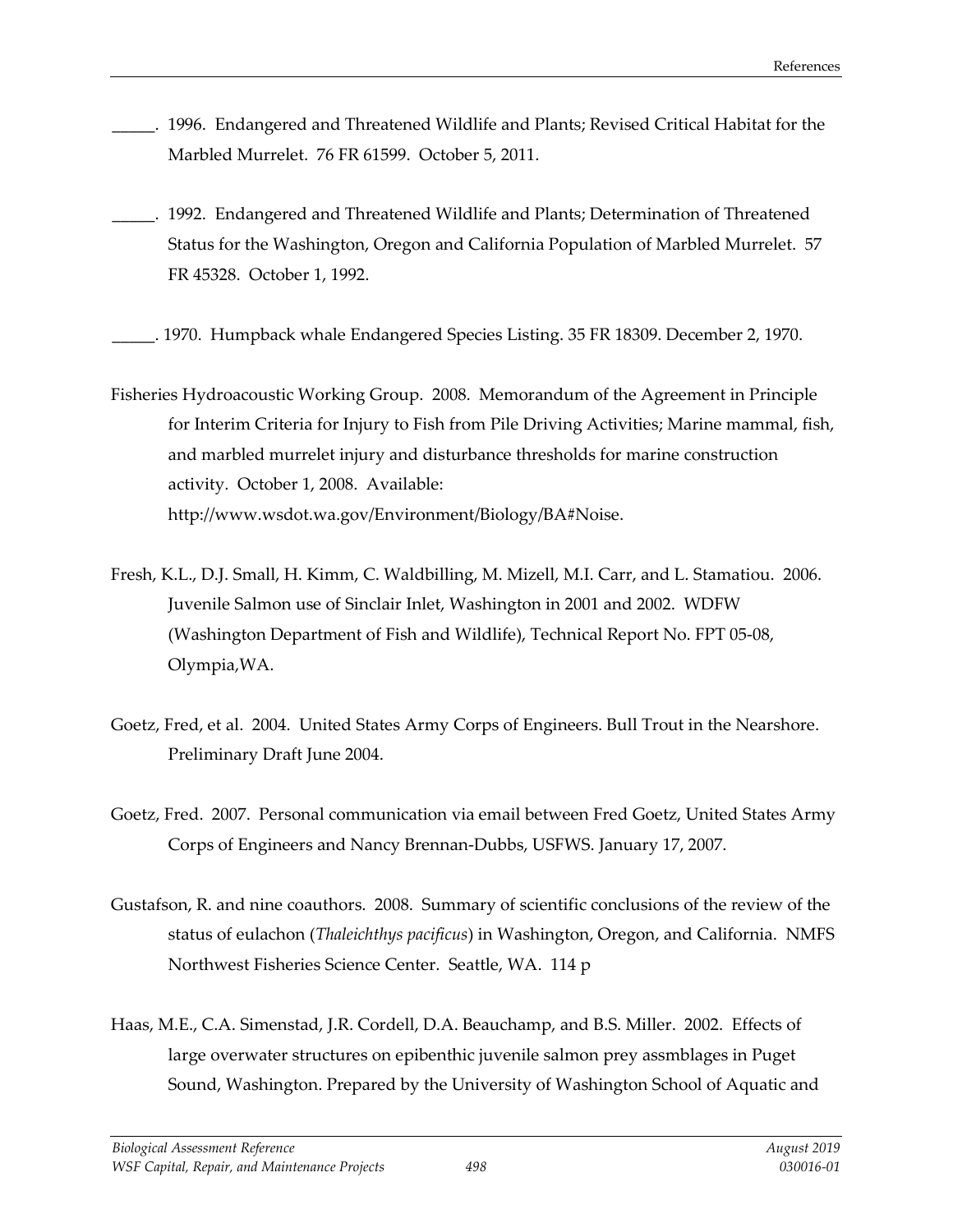Fishery Sciences and the Washington State Transportation Center (TRAC) for the Washington State Transportation Commission. June 2002.

- Hanson, M. Bradley, R.W. Baird, J.K.B. Ford, J. Hempleman-Halos, D. M. Van Doornik, J.R. Candy, C.K. Emmons, G.S. Schorr, B. Gisborne, K.L. Ayres, S. K. Wasser, K.C. Balcomb, K. Balcomb-Bartok, J.G. Sneva, and M. J. Ford. 2010. Species and stock identification of prey consumed by endangered southern resident killer whales in their summer range. Endangered Species Research. Vol. 11:69-82, 2010.
- Havis, R.N. 1988. Sediment resuspension by selected dredges. EEDP-09-2. U.S. Army Engineer Waterways Experiment Station. Vicksburg, Mississippi.
- Hay, D.E. and McCarter, P.B. 2000. Status of the eulachon *Thaleichthys pacificus* in Canada. Department of Fisheries and Oceans Canada, Canadian Stock Assessment Secretariat, Research Document 2000-145. Ottawa, Ontario.
- HCCC (Hood Canal Coordinating Council). 2005. Hood Canal & Eastern Strait of Juan de Fuca Summer Chum Salmon Recovery Plan. Scott Brewer, Jay Watson, Dave Christensen, and Richard Brocksmith. Hood Canal Coordinating Council. Draft version November 15, 2005.
- Herman, L.M. 1991. What the Dolphin Knows, or Might Know, in its Natural World. In: K.W. Pryor and L.S. Norris (Eds.), Dolphin Societies: Discoveries and Puzzles, Berkeley, University of California Press, pp. 349-363.
- Holmberg, E.K., D. Day, N. Pasquale, and B Pattie. 1967. Research report on the Washington trawl fishery 1962-64. Technical report, Washington Department os Fisheries, Research Division, unpublished report.
- Herrera Environmental Consultants. Preconstruction Sediment Data Report. Seattle Multimodal Terminal Project at Colman Dock. Prepared for Washington State Ferries and Washington State Department of Transportation. April 27, 2015. Seattle, WA.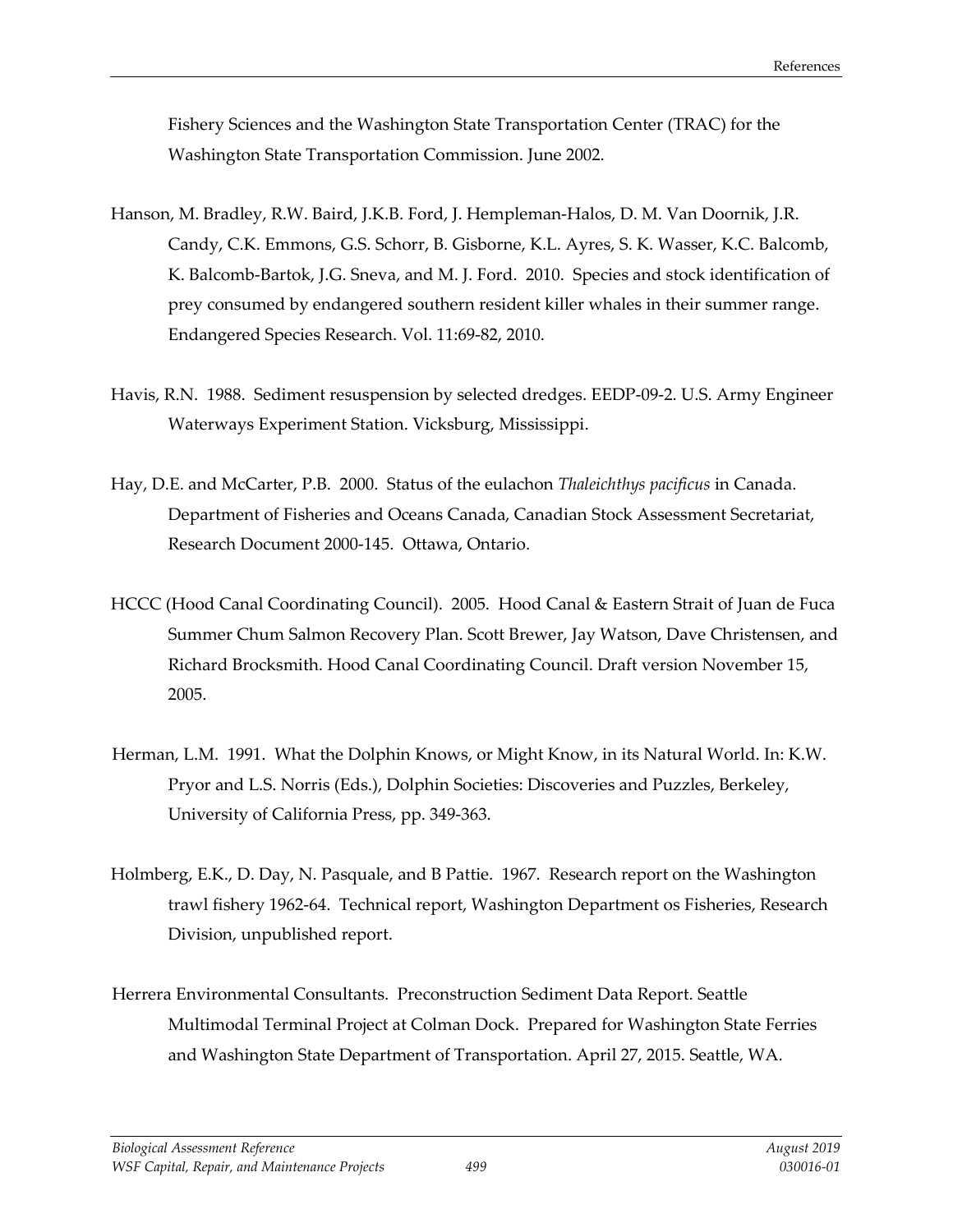- Kraemer, C. 1994. Some observations on the life history and behavior of the native char, Dolly Varden (*Salvelinus malma*) and bull trout (*Salvelinus confluentus*) of the north Puget Sound region.
- Krahn, M.M., M.J. Ford, W.F. Perrin, P.R. Wade, R.P. Angliss, M.B. Hanson, B.L. Taylor, G.M. Ylitalo, M.E. Dahlheim, J.E. Stein, and R.S. Waples. 2004. 2004 Status review of Southern Resident killer whales (Orcinus orca) under the Endangered Species Act. U.S. Dept. Commer., NOAA Tech. Memo. NMFSNWFSC-62, 73 p.
- LaSalle, M.W. 1988. Physical and chemical alterations associated with dredging: an overview. Pages 1-12 in C.A. Simenstad, ed. Effects of dredging on anadromous Pacific coast fishes. University of Washington, Seattle, Washington.
- LeGore, R.S. and D.M. DesVoigne. 1973. Absence of acute effects of threespine sticklebacks (Gasterosteus aculeatus) and coho salmon (Oncorhynchus kisutch) exposed to resuspended harbor sediment concentrations. J. Fish. Res. Bd. Can. 30(8): 1240-1242.
- Levings, C. D., K. Conlin, and B. Raymond. 1991. Intertidal habitats used by juvenile Chinook salmon (*Oncorhynchus tshawytscha*) rearing in the north arm of the Fraser River estuary. Marine Pollution Bulletin 22:20-26.
- Levy, D. A., T. G. Northcote, and G. J. Birch. 1979. Juvenile salmon utilization of tidal channels in the Fraser River estuary, British Columbia. 23, Westwater Research Centre, Vancouver, B.C. Canada.
- Lewis, A.F.J., M.D. McGurk, and M.G. Galesloot. 2002. Alcan's Kemano River eulachon (Thaleichthys pacificus) monitoring program 1988-1998. Consultant's report prepared by Ecofish Research Ltd. Fir Alcan Primary Metal Ltd., Kitimat, British Columbia. 136 p.
- Love, M.S., M.M. Yoklavich, and L. Thorsteinson. 2002. The rockfishes of the Northeast Pacific. University of California Press, Berkeley, California.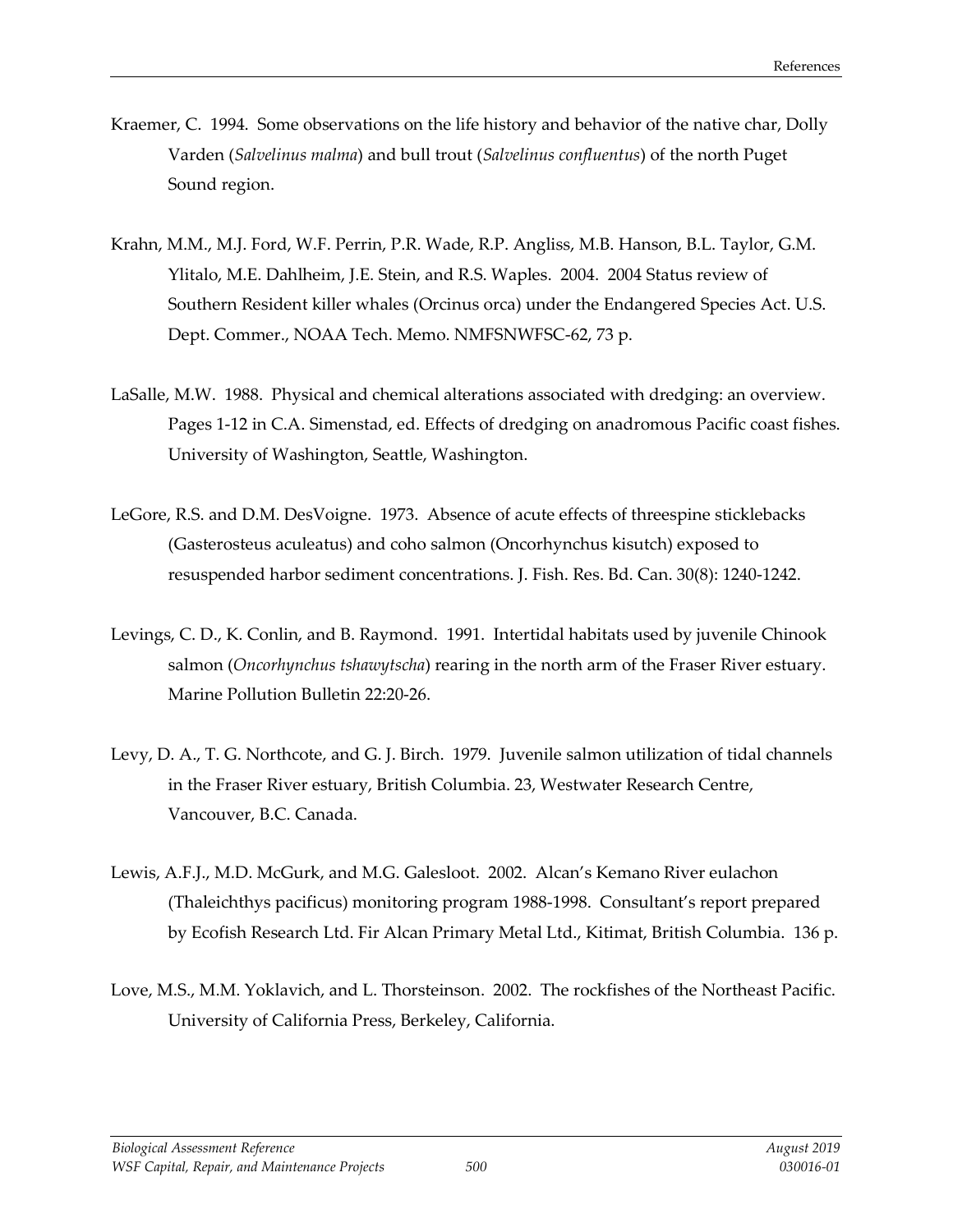- Lynch, Deanna. 2007. Port Townsend Bay Murrelet Density Information. Email from Deanna Lynch, USFWS, to Emily Teachout, USFWS, on February 13, 2007.
- Martin, J.D., E.O. Salo and B.P. Snyder. 1977. Field bioassay studies on the tolerance of juvenile salmonids to various levels of suspended solids. University of Washington School of Fisheries Research Institute. Seattle, WA. FRI-UW-7713.
- Mavros, B. and J. Brennan. 2001. Nearshore beach seining for juvenile Chinook (*Onchorhynchus tshawytscha*) and other salmonids in King County intertidal and shallow subtidal zones. August 10, 2004. Located at: [www.psat.wa.gov/Publications/01\\_proceedings/sessions/oral/2a\\_mavrs.pdf.](http://www.psat.wa.gov/Publications/01_proceedings/sessions/oral/2a_mavrs.pdf)
- McKenzie, T.P. 1999. Marine Characterization Report and Mitigation Plan. Kingston. Prepared for WSF.
- McMullen Associates, Inc. 2005. Waterborne and Airborne Noise Survey for Washington State Ferries. Technical Memorandum. May 16, 2006.
- Meehan, W.R., and T.C. Bjornn ed. 1991. Influences of Forest and Rangeland Management on Salmonid Fishes and Their Habitats. American Fisheries Society Special Publication 19. Bethesda, Maryland.
- Miller, D.J. and S.F. Borton. 1980. Geographical distribution of Puget Sound fishes: Maps and data source sheets. University of Washington Fisheries Research Institute. 3 vols.
- Mortensen, D.G., B.P. Snyder, and E.O. Salo. 1976. An analysis of the literature on the effects of dredging on juvenile salmonids. University of Washington. Fisheries Research Institute, FRI-UW-7605.
- Moser, M., and S. Lindley. 2007. Use of Washington estuaries by subadult and adult green sturgeon. Environmental Biology of Fishes. DOI 10.1007/s10641-006-9028-1.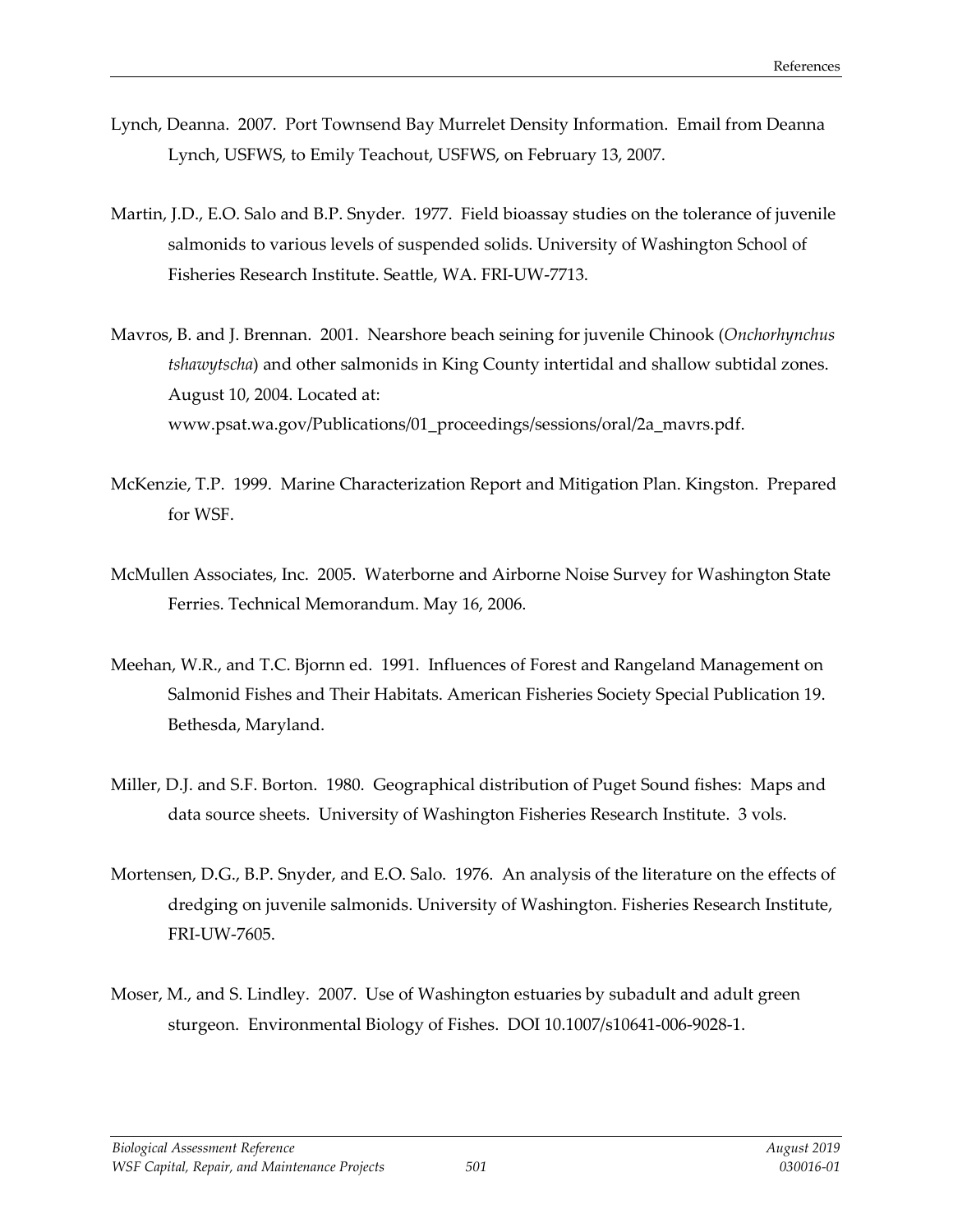- Moulton, L. 2001. Personal communication (email to J. Haddad, Pacific International Engineering, Edmonds, WA, on December 17, 2001). MJM Research, Lopez Island, WA.
- Moyle, P.B. 2002. Inland fishes of California. University of California Press, Berkeley, CA. 502 pp.
- Moyle, P.B., P.J. Foley, and R.M. Yoshiyama. 1992. Status of green sturgeon, Acipenser medirostris, in California. Final Report submitted to National Marine Fisheries Service. 11 p. University of California, Davis, CA 95616.
- Moyle, P.B., R.M. Yoshiyama, J.E. Williams, and E.D. Wikramanayake. 1995. Fish Species of Special Concern in California. Second edition. Final report to CA Department of Fish and Game, contract 2128IF.
- MRC (Marine Resources Consultants). 2000. Underwater Videographic Survey at the Mukilteo Ferry Terminal December 22, 1999. Norris, J. and Wyllie-Echeverria, S. March 10, 2000.
- Myers, J.M., R.G. Kope, G.J. Bryant, D. Teel, L.J. Lierheimer, T.C. Wainwright, W.S. Grand, F.W. Waknitz, K. Neely, S.T. Lindley, and R.W. Waples. 1998. Status review of chinook salmon from Washington, Idaho, Oregon, and California. U.S. Department of Commer., NOAA Technical Memorandum NMFS-NWFSC-35.
- Nakamoto, R.J., T.T. Kisanuki, and G.H. Goldsmith. 1995. Age and growth of Klamath River green sturgeon (Acipenser medirostris). U.S. Fish and Wildlife Service Project 93-FP-13, Yreka, CA. 20 pp.
- National Park Service (NPS). 2009. Web page for Glacier Bay National Park. <http://www.nps.gov/glba/naturescience/whales.htm>Queried May 21, 2009.
- Nightengale, B. and C. Simenstad. 2001. Overwater Structures: Marine Issues. White Paper Prepared for the Washington Department of Fish and Wildlife. May 2001.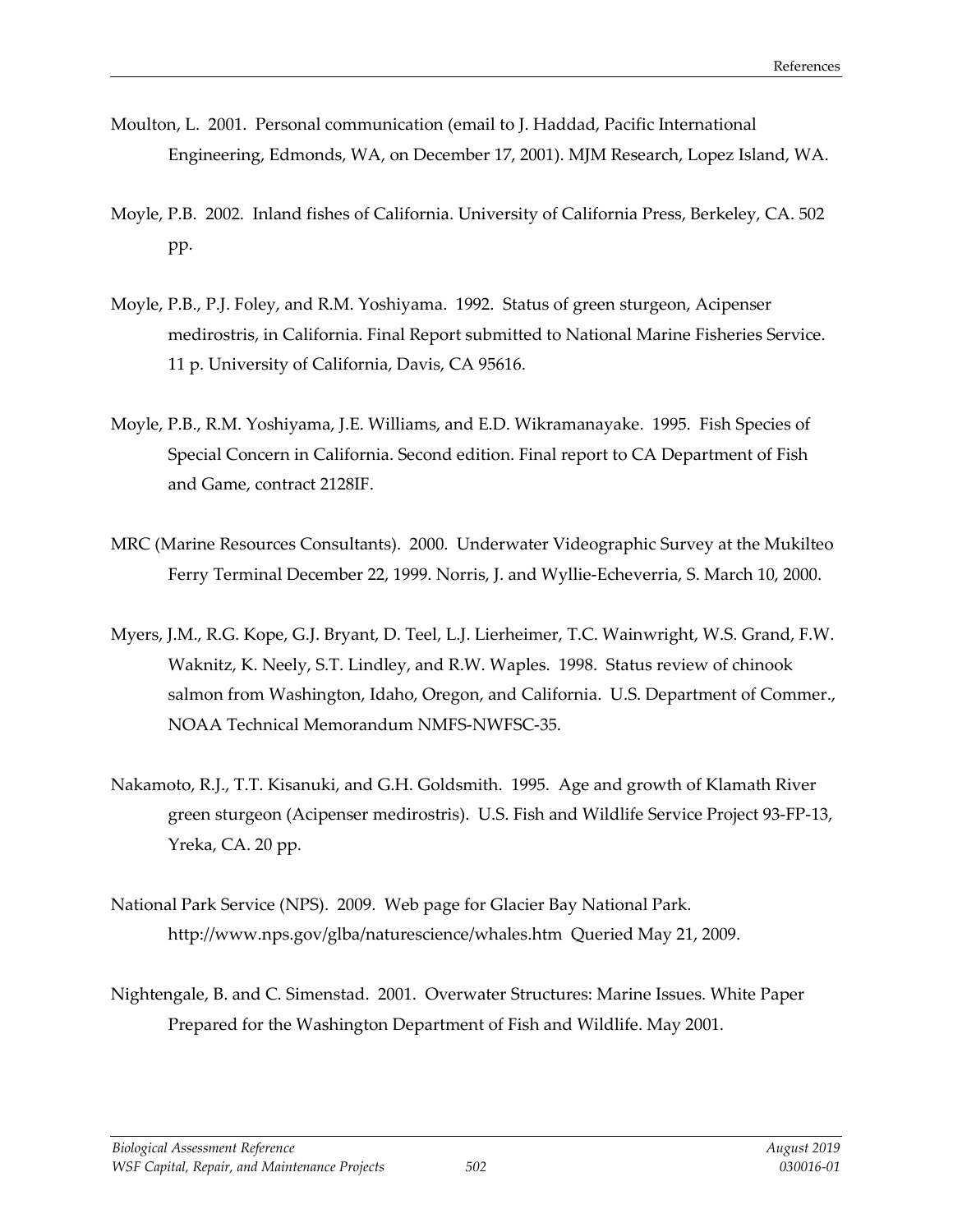- National Marine Fisheries Service (NMFS). 2018. 2018 Revision to: Technical Guidance for Assessing the Effects of Anthropogenic Sound on Marine Mammal Hearing (Version 2.0). Underwater Thresholds for Onset of Temporary and Permanent Threshold Shifts. Office of Protected Resources. National Marine Fisheries Service. Silver Springs, MD.
- \_\_\_\_\_. 2016. West Coast Region's Endangered Species Act implications and considerations about "take"given the September 16 humpback whale DPS status review and specieswide revision of listings. Protected Resources Division, West Coast Region. Chris Yates, Assistant Regional Director for Protected Resources. December 7, 2016.
- \_\_\_\_\_. 2009. Endangered and Threatened Wildlife and Plants: Proposed Endangered, Threatened and Not Warranted Status for Distinct Population Segments of Rockfish in Puget Sound. Federal Register. Vol. 74, No. 77, pp. 18516-18542.
- \_\_\_\_\_. 2008a. Recovery Plan for Southern Resident Killer Whales (*Orcinus orca*). National Marine Fisheries Service, Northwest Region, Seattle, Washington. 251 pp.
- \_\_\_\_\_. 2008b. Preliminary Scientific Conclusion of the Review of the Status of Five Species of Rockfish: Bocaccio (*Sebastes pauciscipinis),* Canary Rockfish (*Sebastes pinniger*), Yelloweye Rockfish (*Sebastes ruberrimus)*, Greenstriped Rockfish (*Sebastes elongates)*, and Redstripe Rockfish (*Sebastes proriger*) in Puget Sound, Washington. Northwest Fisheries Science Center, National Marine Fisheries Service. Seattle, Washington. December 2, 2008.
- \_\_\_\_\_. 2008c. Proposed designation of critical habitat for the Southern Distinct Population Segment of North American green sturgeon. Draft biological report, September 2008. National Marine Fisheries Service, Southwest Region Protected Resources Division, 501 West Ocean Blvd., Suite 4200, Long Beach California, 90802. Accessed online on November 24, 2008: [http://swr.nmfs.noaa.gov/gs/Final\\_Draft\\_GS\\_BioRpt.pdf.](http://swr.nmfs.noaa.gov/gs/Final_Draft_GS_BioRpt.pdf)
	- \_\_\_\_\_. 2007. Magnuson-Stevens Fishery Conservation and Management Act; As Amended Through January 12, 2007. U.S. Department of Commerce, National Oceanic and Atmospheric Administration, National Marine Fisheries Service. May 2007.
- \_\_\_\_\_. 2005. Biological Opinion: Eagle Harbor Maintenance Facility Slip B Improvements Project, NMFS Tracking No. 2004-01747. Issued May 3, 2005.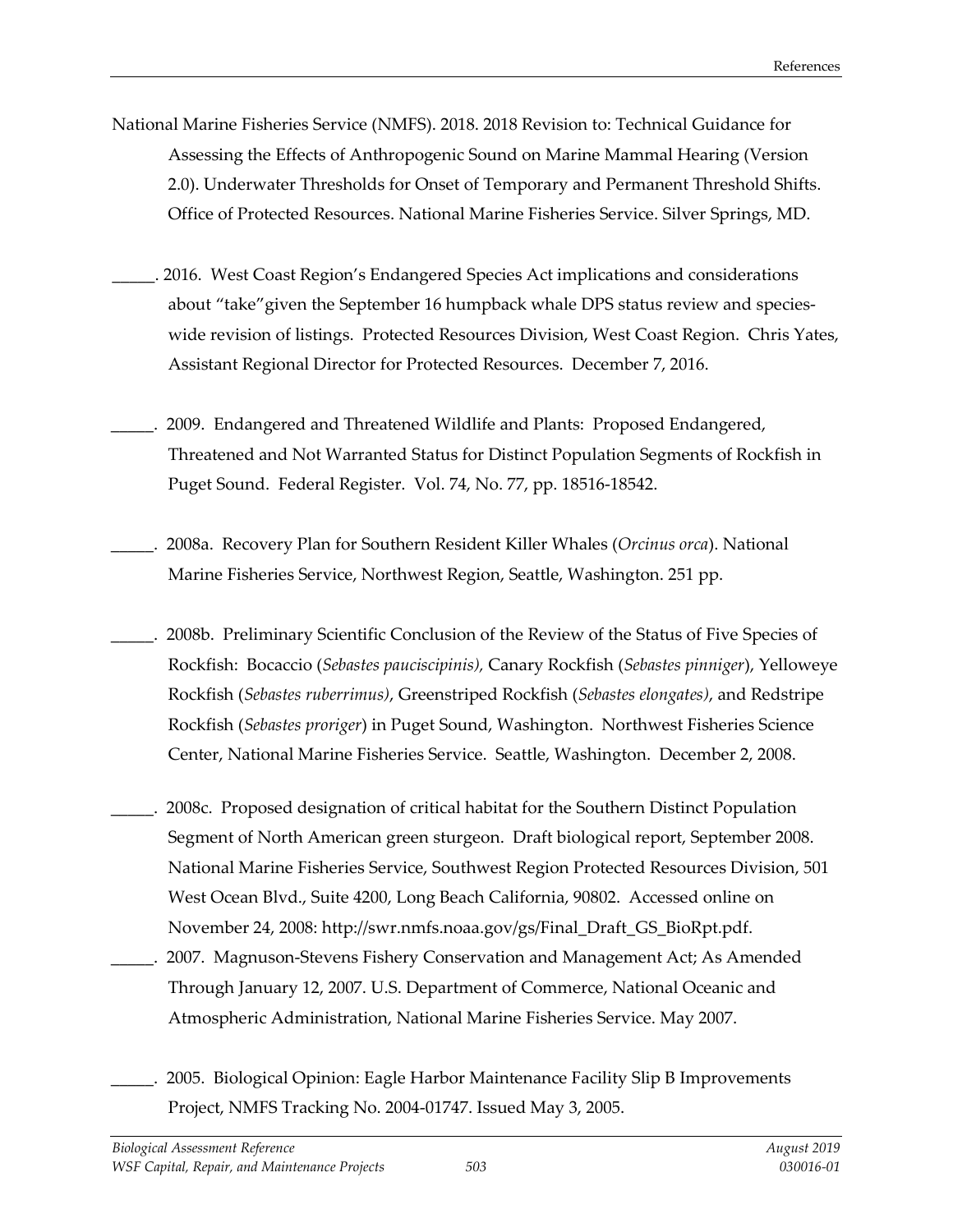- 1999. Evaluation of the status of Chinook and chum salmon and steelhead hatchery populations for ESUs identified in Final Listing Determinations. Report to NMFS Northwest Region Conservation Biology Division, 70 p.
- NMFS and USFWS. 2005. National Marine Fisheries Service/U.S. Fish and Wildlife Service. Endangered Species Act Section 7 Formal Consultation and Magnuson-Stevens Fishery Conservation and Management Act Essential Fish Habitat Consultation for the proposed Seattle Aquarium, Pier 59 Piling Superstructure Maintenance project in the City of Seattle, King County, Washington. Fifth Field HUC 1711001904, Puget Sound/East Passage. (COE No. 200301370). February 23, 2005.
- Noggle, C.C. 1978. Behavioral, physiological and lethal effects of suspended sediment on juvenile salmonids. Master's thesis. University of Washington, Seattle, Washington.
- Ono, Kotaro, Charles A. Simenstad, Jason D. Toft, Susan L. Southard, Kathryn L. Sobocinski, and Amy Borde. 2010. Assessing and Mitigating Dock Shading Impacts on the Behavior of Juvenile Pacific Salmon (Oncorhynchus spp.): Can Artificial Light Mitigate the Effects? University of Washington School of Aquatic and Fishery Sciences. Seattle, WA. Batelle Marine Science Laboratory. Squim, WA. July 2010.
- Osborne, R.J., J. Calambokidis, and E.M. Dorsey. 1998. A guide to marine mammals of greater Puget Sound. Island Publishers, Anacortes, Washington. 191 pp.
- Palermo, M.R., J.H. Homziak, and A.M. Teeter. 1990. Evaluation of clamshell dredging and barge overflow, Military Ocean Terminal, Sunny Point, North Carolina. U.S. Army Corps of Engineers Waterways Experiment Station, Vicksburg Mississippi. March, 1990.
- Palm, Roger C., David B. Powell, Ann Skillman, and Kathy Godtfredsen. 2003. Immunocompetence of Juvenile Chinook Salmon Against Listonella Anguillarum Following Dietary Exposure to Polycyclic Aromatic Hydrocarbons. Environmental Toxicology and Chemistry, Vol. 22, No. 12, pp. 2986-2994.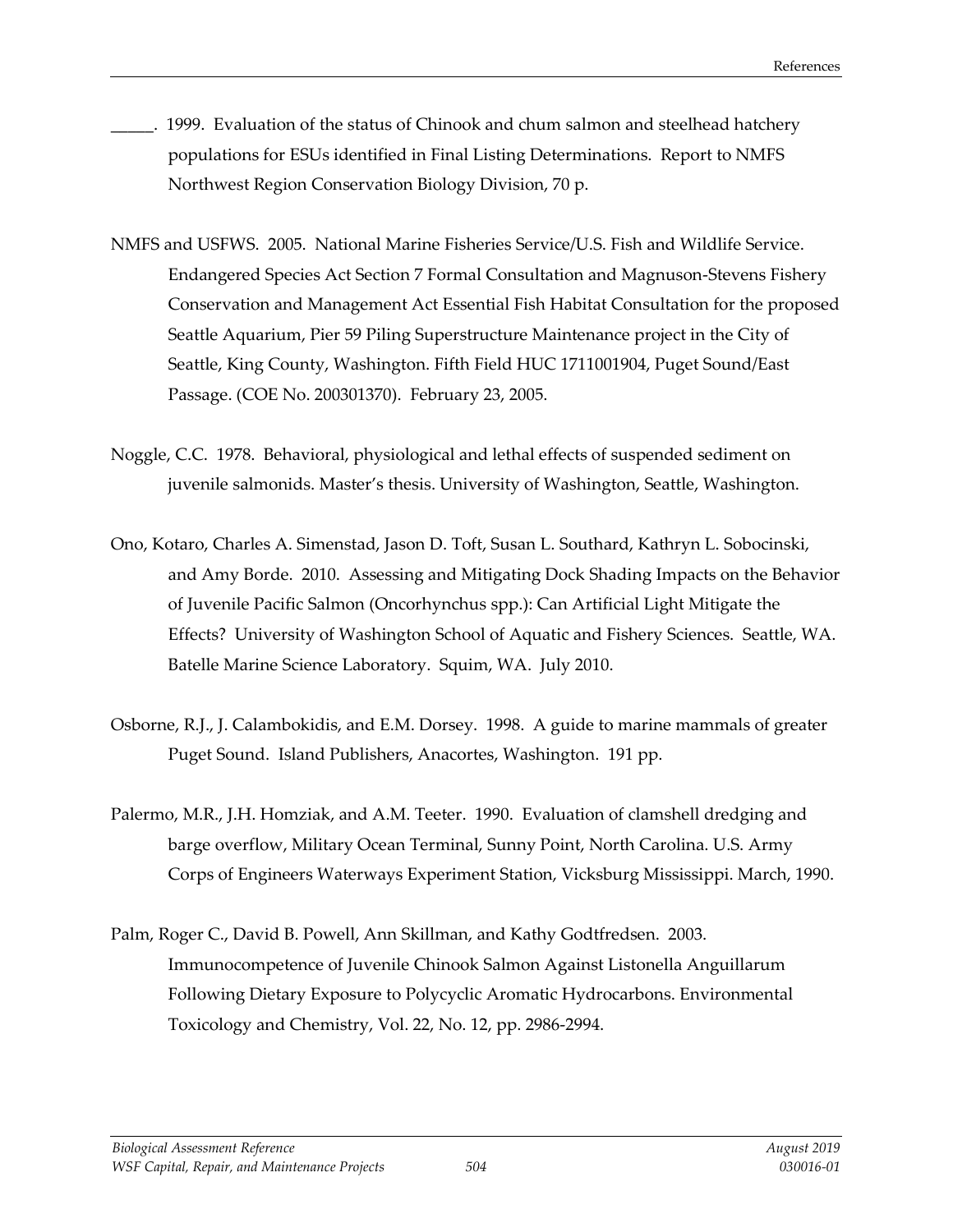- Parametrix. 1996. Bainbridge Island Ferry Terminal Eelgrass, Macroalgae, and Macrofauna Habitat Survey Report. Prepared for Sverdrup Civil, Inc. and the Washington Department of Transportation, Washington State Ferries. October, 1996.
- Perry, S.L, D.P. DeMaster, and G.K. Silber. 1999. Special Issue: The great whales: History and status of six species listed as endangered under the U.S. Endangered Species Act of 1973. Marine Fisheries Review 61(1).
- PFMC (Pacific Fisheries Management Council). 2003. Groundfish Bycatch Program EIS: Appendix A. Biological Environment: Distribution, Life History, and Status of Relevant Species. Pacific Fisheries Management Council. August 11, 2003.
- PIE. 2002a. Pacific International Engineering. Eelgrass and Biological Resources Survey, Shaw Island Ferry Terminal. Prepared for Washington State Ferries, Seattle, WA.
- PIE. 2002b. Pacific International Engineering. Eelgrass and Biological Resources Survey, Orcas Island Ferry Terminal. Prepared for Washington State Ferries, Seattle, WA.
- PIE. 2002c. Biological Evaluation Talequah Ferry Terminal Dolphin Replacement Project. Prepared for Washington State Ferries. Pacific International Engineering. May 2002.
- PIE. 2002d. Eelgrass and Biological Resource Survey, Friday Harbor Ferry Terminal. Prepared for Washington State Ferries. Seattle, Washington. April 2002.
- PIE. 2001. Biological Evaluation. Fauntleroy Slip Refurbishment Project. Prepared for Washington State Ferries. June 2001.
- PIE. 1999. Marine Characterization Report and Mitigation Plan. Southworth Passenger-Only Fast Ferry Terminal Development. Prepared for WSF.
- PIE (Pacific International Engineering). 1998. PSDDA Sediment Characterization Report. Kingston Passenger-Only Ferry Terminal. Prepared for WSF.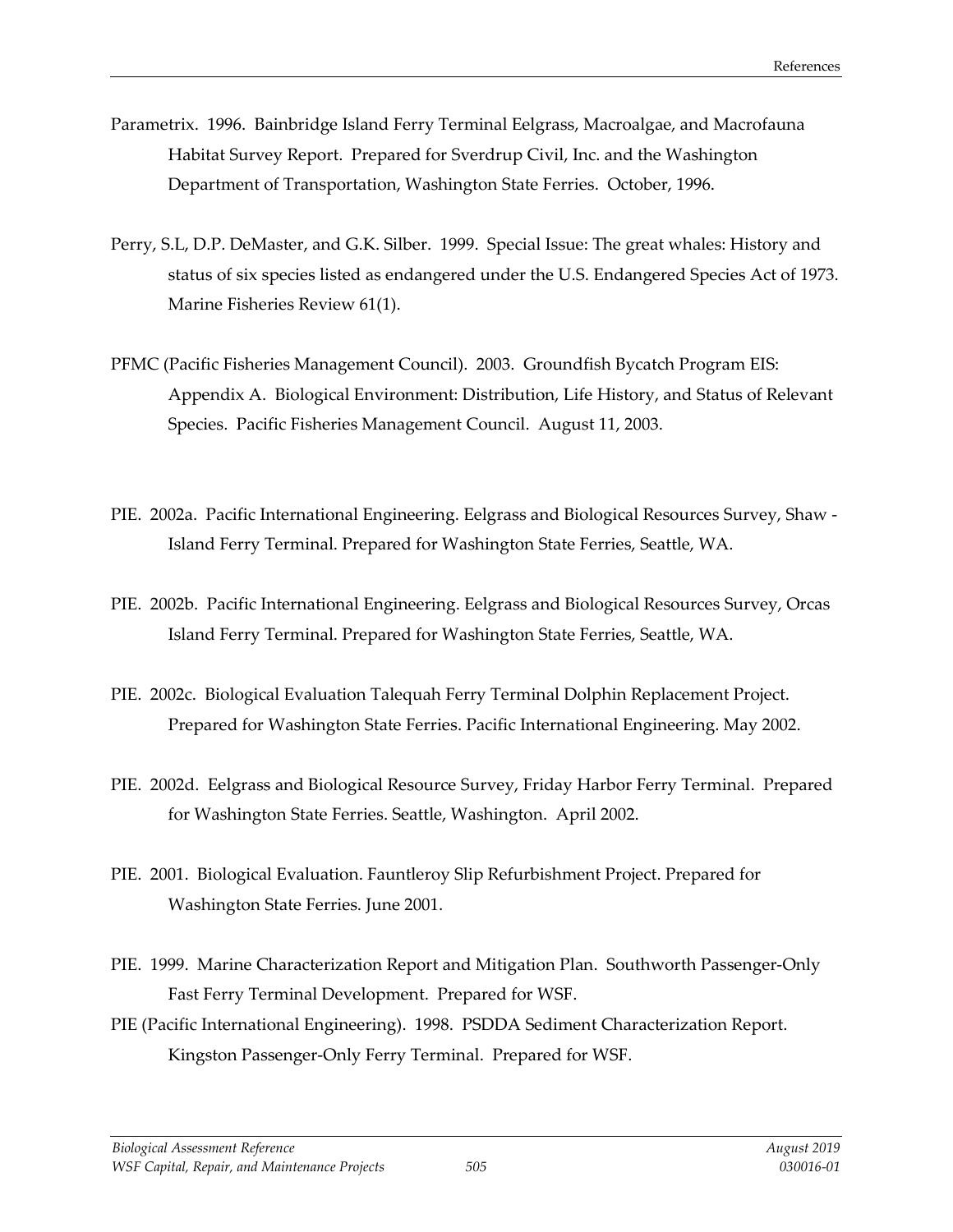- Port of Seattle. 2006. Terminal 30 Container Reactivation and Cruise Terminal Relocation. Draft Environmental Impact Statement. Seattle, Washington. October 2006.
- Poston, Ted. 2001. Treated Wood White Paper. Prepared for Washington Department of Fish and Wildlife by Battelle Marine Research Laboratory, Sequim, Washington. October 18, 2001.
- PSAMP (Puget Sound Ambient Monitoring Program) and WDFW (Washington Department of Fish and Wildlife). 1994. Marbled murrelet survey maps for winter and summer 1993- 1994.
- PTMSC (Port Townsend Marine Science Center). 2001. Port Townsend Bay Marine Resource Monitoring Project, 1990-2000. Unpublished newsletter.
- Redding, M. J., C.B. Schreck., and F.H. Everest. 1987. Physiological effects on coho salmon and steelhead of exposure to suspended solids. Trans. of the Am. Fish. Soc. 116:737-744.
- REEF. 2009. Bocaccio (*Sebastes paucispinus*), Canary Rockfish (*Sebastes pinniger*), and Yelloweye Rockfish (*Sebastes ruberrimus*) Distribution Reports. The Reef Environmental Education Foundation. Data range 01/01/1996 to 12/31/2007. [http://www.reef.org/db/reports/dist/PAC.](http://www.reef.org/db/reports/dist/PAC) Accessed May 20, 2009.
- Rice, C. et al. 2001. Skagit Bay Tow-netting Pilot Study. Prepared by the Northwest Fisheries Science Center, NMFS and Skagit System Cooperative Research Program. 2001.
- Rice, C. A. 2004. 2003 Bellingham Bay juvenile Chinook townetting project field sampling and data summary. Report to Port of Bellingham
- Rice, Casimir A. Unpublished data furnished to Ali Wick, Anchor Environmental, L.L.C., March 2007. National Marine Fisheries Service, Northwest Fisheries Science Center. Seattle, Washington.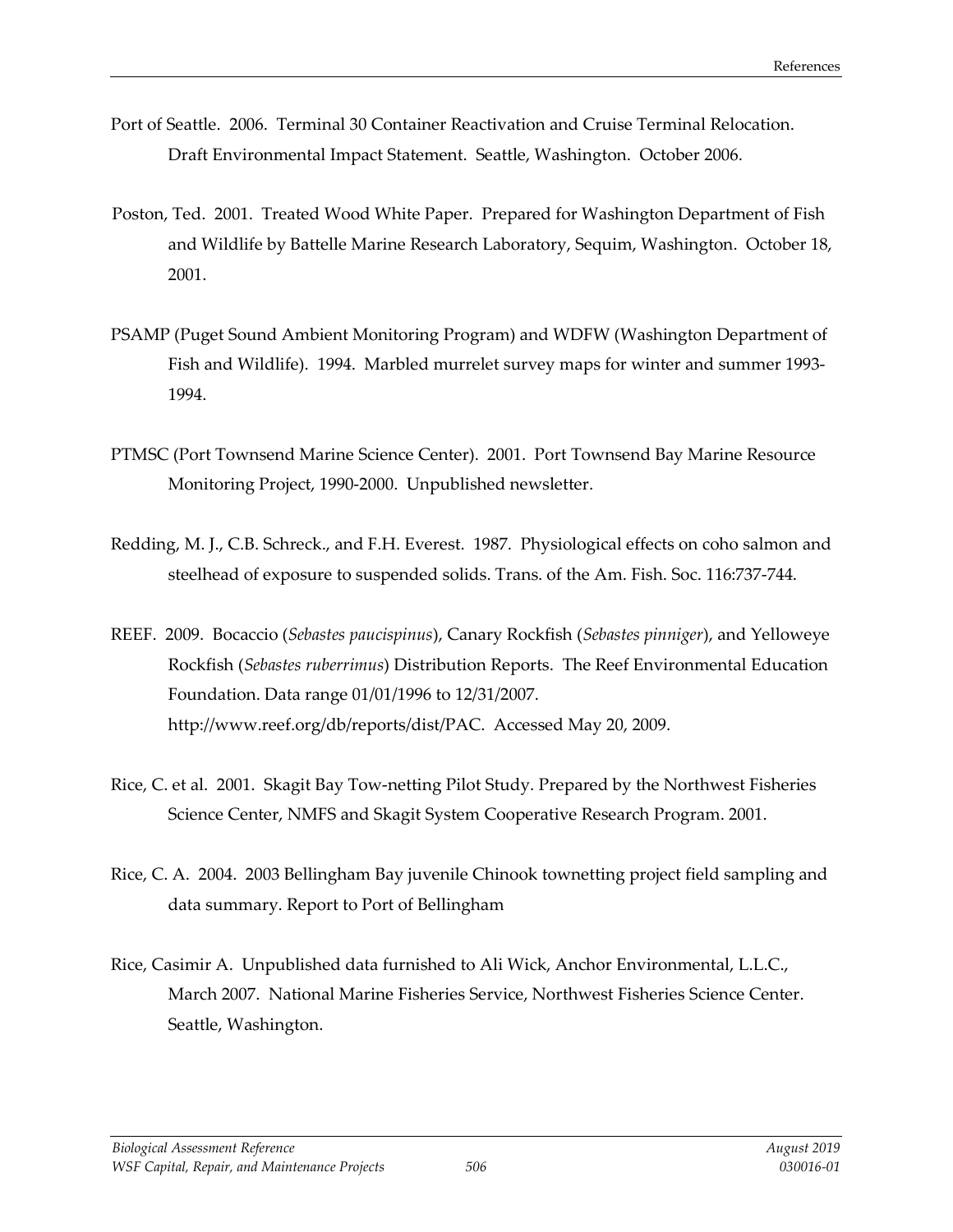- Ricker, W.E., D.F. Manzer, and E.A. Neave. 1954. The Fraser River eulachon fishery, 1941-1953. Fisheries Research Board of Canada, Manuscript Report No. 583. 35 p.
- Richards, L.J. 1986. Depth and habitat distributions of threee species of rockfish (*Sebastes)* in British Columbia: observations from the submersible PISCES IV. Environ. Biol. Fishes 17: 13-21
- Roni, P.R and L.A. Weitkamp. 1996. Environmental monitoring of the Manchester naval fuel pier replacement, Puget Sound, Washington, 1991-1994. Report for the Department of the Navy and the Coastal Zone and Estuarine Studies Division, Northwest Fisheries Science Center, National Marine Fisheries Service, January 1996.
- Salo, E.O., T.E. Prinslow, R.A Campbell, D.W. Smith, and B.P. Snyder. 1979. Trident Dredging Study: the effects of dredging at the U.S. Naval submarine base at Bangor on outmigrating juvenile chum salmon, Oncorhynchus keta, in Hood Canal, Washington. FRI-UW-7918. University of Washington College of Fisheries, Fisheries Research Institute, September 1979.
- Salo, E.O, N.J. Bax, T.E. Prinslow, C.J. Whitmus, B.P. Snyder, and C.A. Simenstad. 1980. The effects of construction of naval facilities on the outmigration of juvenile salmonids from Hood Canal, Washington. FRI-UW-8006. University of Washington College of Fisheries, Fisheries Research Institute. April 1980.
- Sandahl, J.F., D.H. Baldwin, J.J. Jenkins, and N.L. Scholz. 2007. A Sensory System at the Interface between Urban Stormwater Runoff and Salmon Survival. Environmental Science & Technology, Vol. 41, No. 8, pp. 2998-3004.
- Servizi, J.A. 1988. Sublethal Effects of Dredged Sediments on Juvenile Salmonids. Pages 57-63 in C.A. Simenstad, ed. Effects of dredging on anadromous Pacific coast fishes. University of Washington, Seattle, Washington.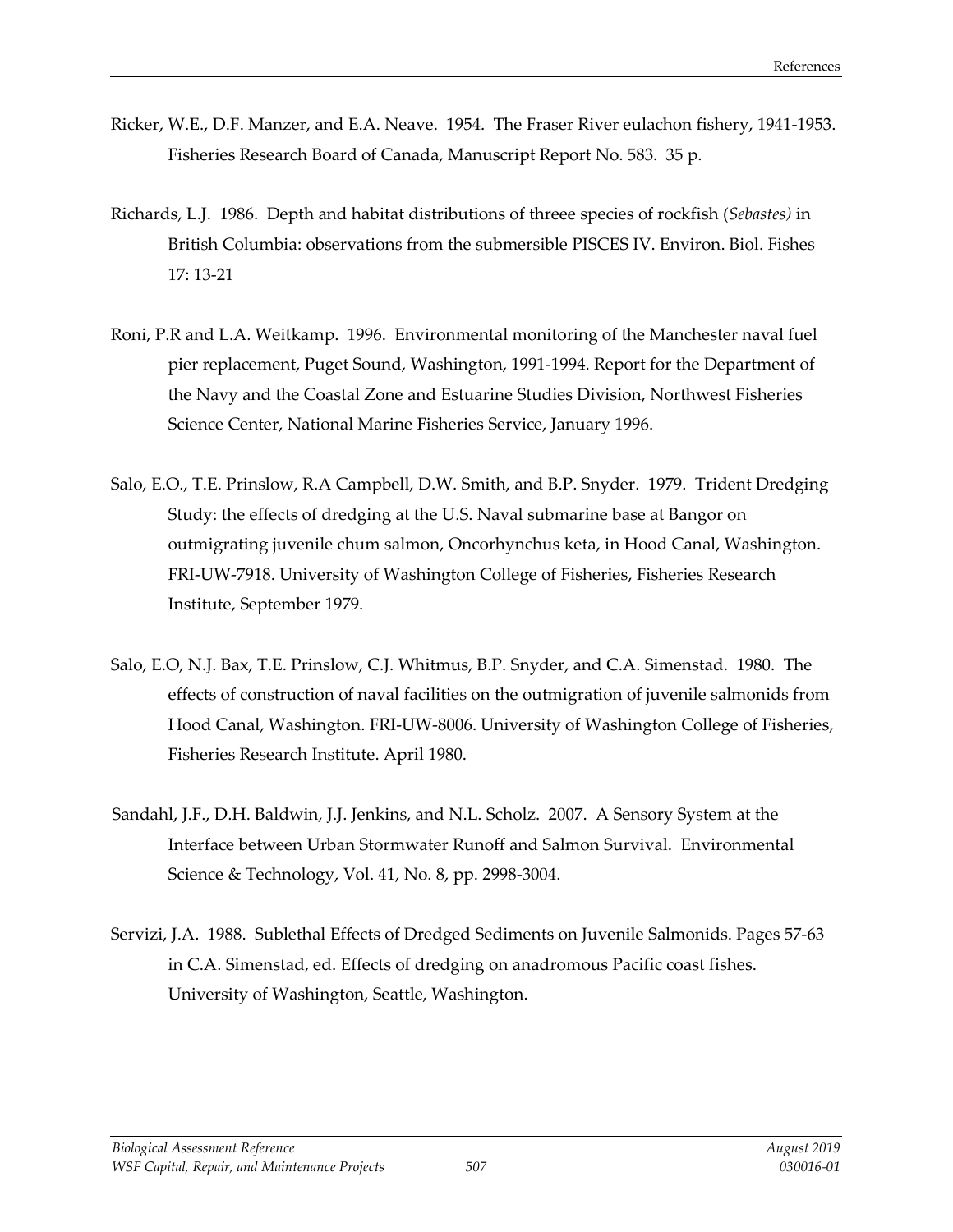- Servizi, J.A. and D.W. Martens. 1987. Some effects of suspended Fraser River sediments on sockeye salmon (*Oncorhynchus nerka*). Page 254-264 in H.D. Smith, L. Margolis, and C.C. Wood, eds. Sockeye salmon (*Oncorhynchus nerka*) population biology and future management. Can. Spec. Publ. Fish. Aquat. Sci. 96.
- Servizi, J.A., and D.W. Martens. 1992. Sublethal responses of coho salmon (*Oncorhynchus kisutch*) to suspended sediments. Can. J. Fish. Aquat. Sci. 49:1389-1395.
- Shaffer, J.A., D. Penttila, M. McHenry, and D. Vilella. 2007. Observations of eulachon, *Thaleichthys pacificus*, in the Elwha River, Olympic Peninsula Washington. Northwest Science 81: 76-81.
- Shannon and Wilson. DRAFT. Washington Landings Pier 48 Preliminary Sediment Cap Design. Waterfront Seattle Project. December 15, 2017. Seattle, Washington.
- Simenstad, C.A., B. Nightingale, R. Thom, D. Shreffler. 1999. Impacts of Ferry Terminals on Juvenile Salmon Migrating Along Puget Sound Shorelines. Phase 1: Synthesis of State of Knowledge. Prepared for WSDOT, Olympia, WA.
- Simenstad, C.A. 1988. Summary and conclusions from workshop and working group discussions. Pages 144-152 in C.A. Simenstad, ed. Effects of dredging on anadromous Pacific coast fishes. University of Washington, Seattle, Washington.
- Simenstad, C.A., B.S. Miller, J.N. Cross, K.L. Fresh, S.N. Steinfort, and J.C. Fegley. 1979. Nearshore fish and macroinvertebrate assemblages along the Strait of Juan de Fuca, including food habits of nearshore fish. NOAA Tech. Memo. ERL-MESA-20. U.S. Department of Commerce. Boulder, Colorado. 144pp.
- Smith, W.E. and R.W. Saalfeld. 1955. Studies on the Columbia River smelt, (*Thaleichthys pacificus*). Washington Department of Fisheries, Fisheries Research Papers 1(3): 3-26.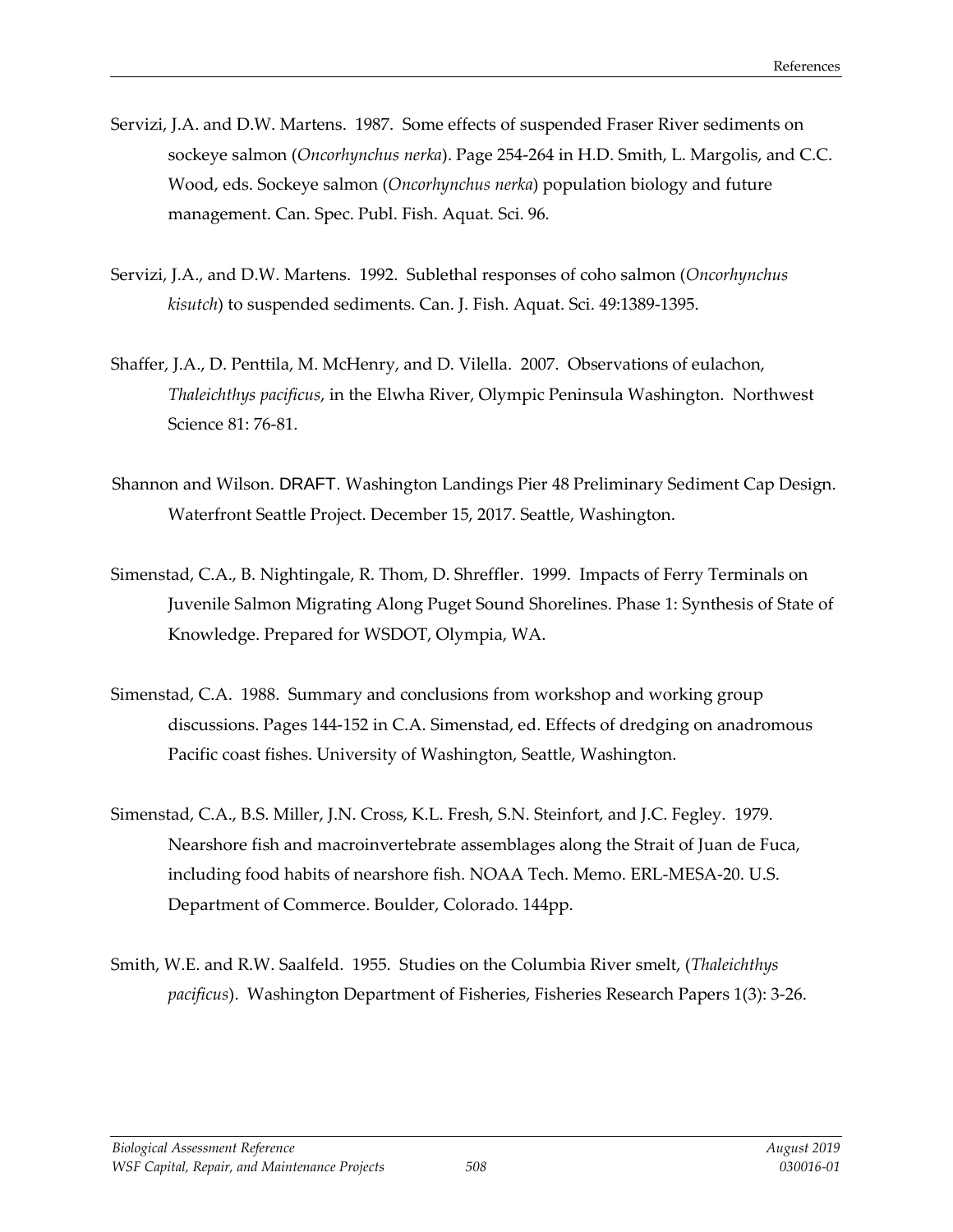- Southard, S.L., R.M. Thom, G.D. Williams, J.D. Toft, C.W. May, G.A. McMichael, J.A. Vucelick, J.T. Newell, J.A. Southard. 2006. Impacts of Ferry Terminals on Juvenile Salmon Movement along Puget Sound Shorelines. Prepared for WSDOT, Olympia, WA.
- Southall, B.L., A.E. Bowles, W.T. Ellison, J.J. Finneran, and others. 2007. Marine mammal noise exposure criteria: initial scientific recommendations. Aquat Mamm 33:411–522.
- Spangler, E.A.K. 2002. The ecology of eulachon (*Thaleichthys pacificus*) in Twentymile River, Alaska. M.S. Thesis. University of Alaska, Fairbanks.
- SRSC and NOAA (Skagit River System Cooperative and NOAA Fisheries). 2012. *Draft* Juvenile Salmon and Forage Fish Presence and Abundance in Shoreline Habitats of the San Juan Islands, 2008-2009. Eric Beamer and Kurt Fresh. MAP Applications for Selected Fish Species. April 2012.
- Stanley, R.D., K. Rutherford and N. Olsen. 2001. Preliminary status report on bocaccio (*Sebastes paucispinis*). Stock Assessment Division, Science Branch, Pacific Region, Fisheries and Oceans, Canada. Pacific Biological Station, Nanaimo, BC.
- Stein, J. and D. Nysewander. 1995. An estimate of the proportion of juvenile marbled murrelets, *Brachyramphus marmoratus*, in the inland marine waters of Washington State during the 1994 post-breeding season and a comparison between boat and aerial survey counts. Washington Department of Fish and Wildlife, Mill Creek, WA, December 1995.
- Stick, K.C. 2005. 2004 Washington State Herring Stock Status Report. SS 05-01. Washington Department of Fish and Wildlife, Fish Program, Fish Management Division.
- Stober, Q. J., and E. O. Salo. 1973. Ecological studies of the proposed Kiket Island nuclear power site. Snohomish County P.U.D. and Seattle City Light. FRI-UW-7304.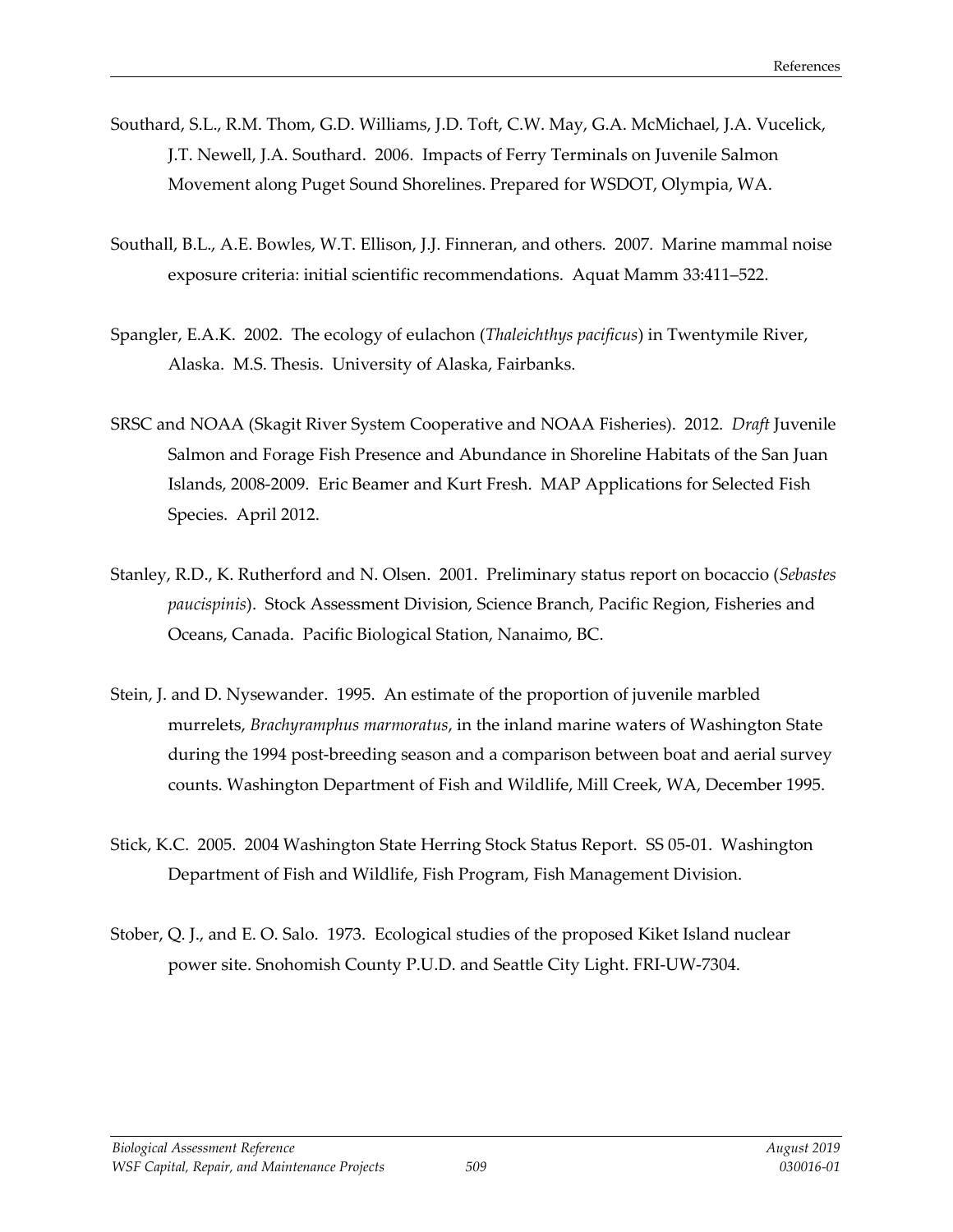Stober, Q.J., B.D. Ross, C.L Melby, P.A. Dimmel, T.H. Jagielo, and E.O. Salo. 1981. Effects of Suspended Sediment on Coho and Chinook Salmon in the Toutle and Cowlitz Rivers. FRI-UW-8124. University of Washington College of Fisheries, Fisheries Research Institute. November 1981.

Strickland, R.M. 1983. The Fertile Fiord. Puget Sound Books.

- Sturdevant, M.V., T.M. Willette, S. Jewett, E. Deberc. 1999. Diet composition, diet overlap, and size of 14 species of forage fish collected monthly in PWS, Alaska, 1994-1995. Chapter 1. Forage Fish Diet Overlap, 1994-1996. *Exxon Valdez* Oil Spill Restoration final report 98163C, 12-36.
- Teachout, E. 2004. Personal communication via email between Emily Teachout, USFWS, and Sasha Visconty, Anchor Environmental, L.L.C. October 14, 2004.
- Thom, R., A.B. Borde, L.D. Antrim, W.W. Gardiner, J.G. Norris, and S.W. Echeverria. 1997a. Eelgrass and biological resources survey at Shaw Island Ferry Terminal. Prepared for Washington State Department of Transportation, Olympia. July 1997.
- \_\_\_\_\_, J. Norris, S. Wyllie-Echeverria, A. Borde, L. Antrim, and T.P. McKenzie. 1997b. Eelgrass and Resource Surveys at Bremerton, Kingston, Southworth, and Vashon Island terminals.
- D. Shreffler, and J. Schafer. 1995. Mitigation Plan for Impacts to Subtidal Vegetation Associated with Reconstruction and Expansion of the Ferry Terminal at Clinton, Whidbey Island, Washington. Prepared for the Washington Department of Transportation. Olympia, Washington. September 1995.
- Tracy, C. Minutes to USFWS meeting. *Cited in*: Moyle, P.B., R.M. Yoshiyama, J.E. Williams, and E.D. Wikramanayake. 1995. Fish species of special concern in California,  $2<sup>nd</sup>$  edition. CDFG, Inland Fisheries Division, Rancho Cordova, CA. 277 pp.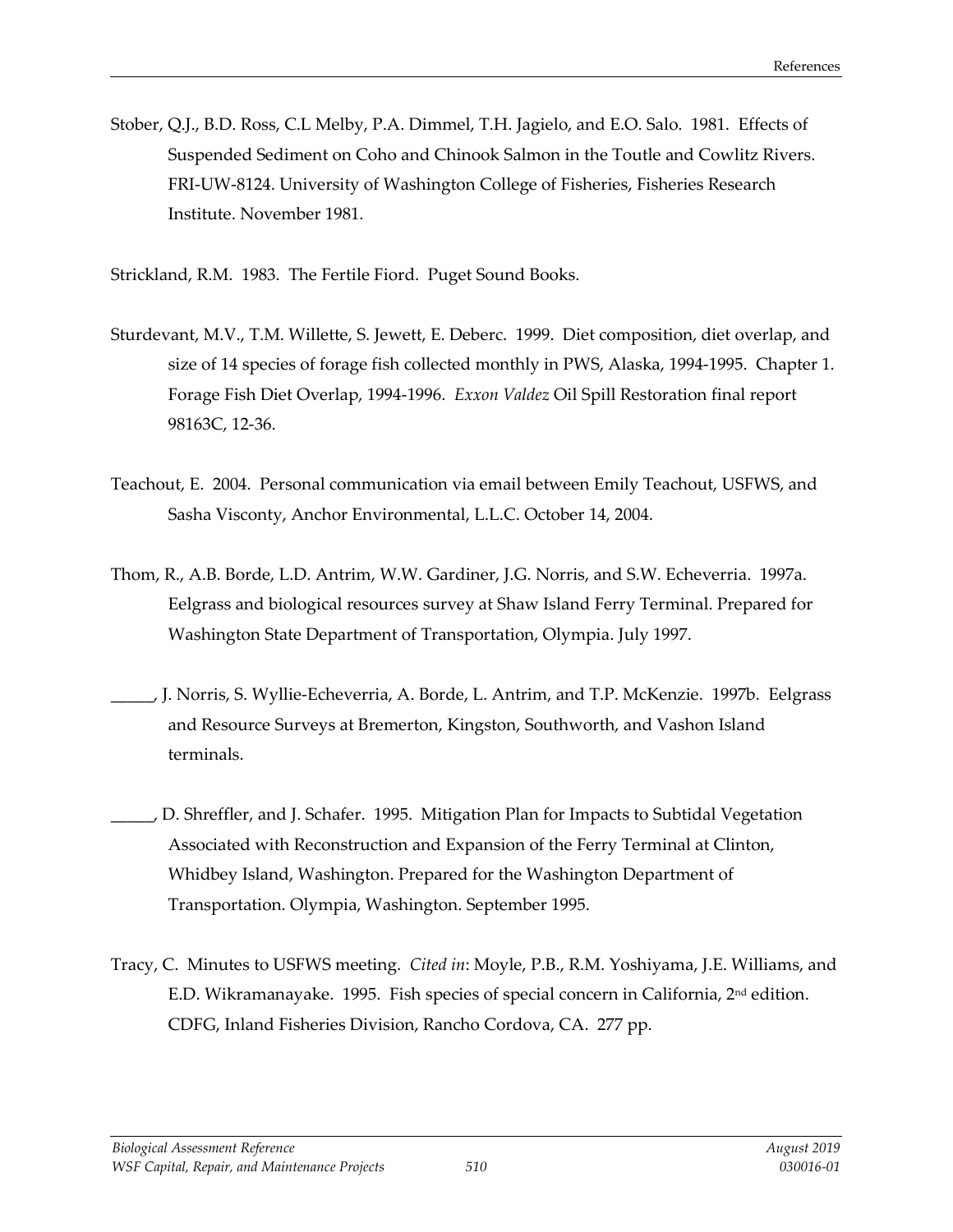- Tyler, R.W. 1964. Distribution and migration of young salmon in Bellingham Bay, Washington. Univ. Wash., Fish. Res. Inst. Circular No. 212. 26 pp.
- Tyler, R.W. and D.E. Bevan. 1964. Migration of juvenile salmon in Bellingham Bay, Washington. Research in Fisheries, 1963. Univ. Washington Coll. Fish. Ontrib. No. 166. P 44-45.
- USDA (U.S. Department of Agriculture). 2007. At-Sea Marbled Murrelet Surveys in the Manette Bridge Vicinity-Bremerton, WA July 2006 - January 2007. Report to Washington Department of Transportation. February 2007. Thomas D. Bloxton, Jr. and Martin G. Raphael. USDA Forest Service. Pacific Research Station. Olympia, WA.
- USFWS. 2010. Biological Opinion: Port Townsend Ferry Terminal Dolphin Replacement, Jefferson and Snohomish Counties, Washington. June 29, 2010.
- \_\_\_\_\_. 2004a. Biological Opinion: Edmonds Crossing Ferry Terminal, USFWS Log # 1-3-03-F-1499. Prepared for the Federal Highway Administration, August 30, 2004.
- \_\_\_\_\_. 2004b. Draft Recovery Plan for the Coastal-Puget Sound Distinct Population Segment of Bull Trout (*Salvelinus confluentus*). Volume I (of II): Puget Sound Management Unit. Portland, Oregon. 389 + xvii pp.
- \_\_\_\_\_. 2003. Biological Opinion: SR 104 Hood Canal Bridge Retrofit and East Half Replacement Project, USFWS Log # 1-3-02-F-1484. Prepared for the Federal Highway Administration. May 2003.
- 1997. Recovery Plan for the Threatened Marbled Murrelet in Washington, Oregon, and California. 296 pp.
- \_\_\_\_\_. 1996. Critical Habitat for Marbled Murrelet Map. April 1996.
- Wait, Micah. 2007. Wild Fish Conservancy. Personal communication with Rick Huey (Washington State Ferries). March 14, 2007.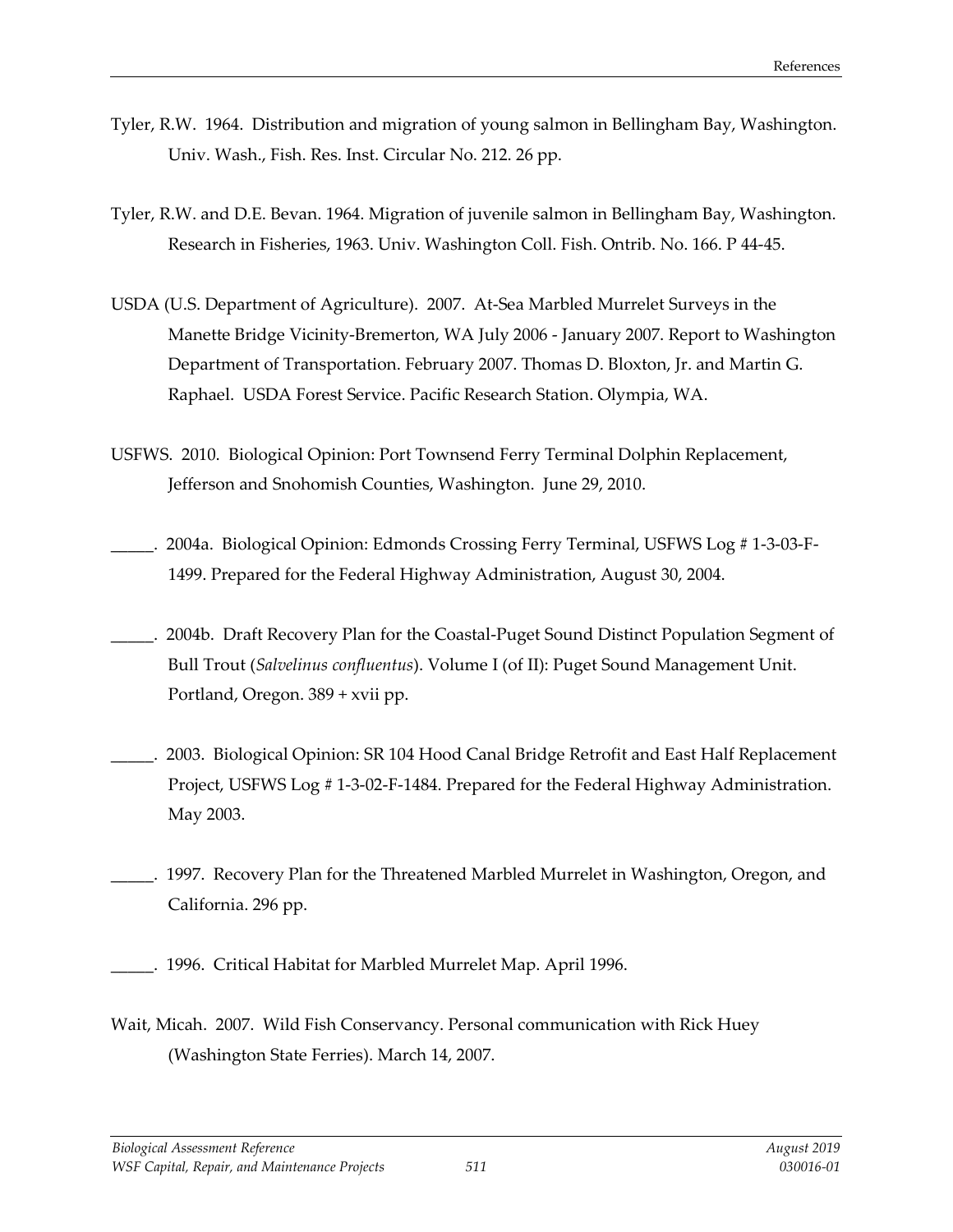- WDF (Washington Department of Fisheries), Habitat Management Division. 1992. Technical Report: Salmon, marine fish, and shellfish resources and associated fisheries in Washington's coastal and inland marine waters, March 1992.
- WDFW. 2009. Recreation Groundfish: Rockfish Common to the Waters off Washington State. Recreational yelloweye rockfish harvest. <http://wdfw.wa.gov/fish/bottomfish/rockfish.htm#yelloweye>Accessed May 26, 2009.
- \_\_\_\_\_. 2008. Fish and Wildlife Science: Puget Sound Chum Salmon. [http://wdfw.wa.gov/fish/chum/chum-5.htm.](http://wdfw.wa.gov/fish/chum/chum-5.htm) Queried April 11, 2008.
- \_\_\_\_\_. 2007a. Washington Lakes and Rivers Inventory System. Fish Distribution. WSDOT GIS Workbench. February 2, 2007.
- \_\_\_\_\_. 2007b. SalmonScape interactive mapping tool. http://wdfw.wa.gov/mapping/salmonscape/index.html
- \_\_\_\_\_. 2006a. Salmon Recovery web page. Hood Canal Summer Chum Life History. [http://wdfw.wa.gov/fish/chum/chum.htm.](http://wdfw.wa.gov/fish/chum/chum.htm)
- \_\_\_\_\_. 2006b. Washington Department of Fish and Wildlife. Priority Habitats and Species Maps. April 26, 2006.
- \_\_\_\_\_. 2006c. Juvenile Salmon Use of Sinclair Inlet, Washington in 2001 and 2002. Washington State Department of Fish and Wildlife. March 2006.
- \_\_\_\_\_. 2005. 2004 Washington State Herring Stock Status Report. Washington State Department of Fish and Wildlife Fish Program Fish Management Division. May 2005.
- WDFW and ODFW. 2002. Washington Department of Fish and Wildlife/Oregon Department of Fish and Wildlife. Use of an Artificial Substrate to Capture Eulachon (Thaleichthys pacificus) Eggs in the Lower Columbia River (Draft). Marc D. Romano, Matthew D. Howell1 , and Thomas A. Rien. May 31, 2002.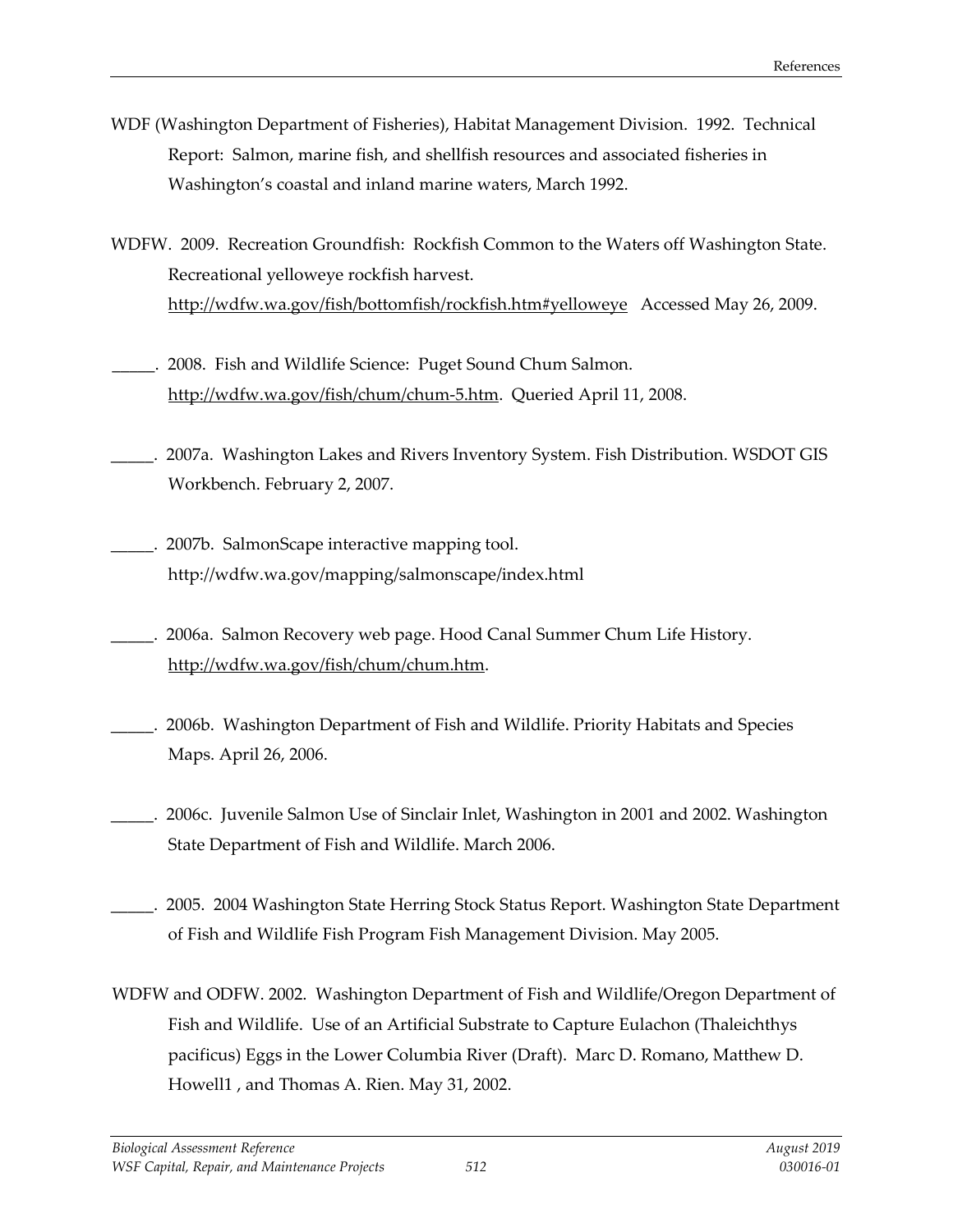- WDFW (Washington Department of Fish and Wildlife) and ODFW (Oregon Department of Fish and Wildlife). 2001. Washington and Oregon eulachon management plan. Washington Department of Fish and Wildlife and Oregon Department of Fish and Wildlife. Online at [http://wdfw.wa.gov/fish/creel/smelt/wa-ore\\_eulachonmgmt.pdf](http://wdfw.wa.gov/fish/creel/smelt/wa-ore_eulachonmgmt.pdf) [accessed April 2009].
- WDW (Washington Department of Wildlife). 1991. Management Recommendations for Washington's Priority Species. Washington Department of Wildlife, Wildlife Management, Fish Management, and Habitat Management Divisions. May 1991.
- WSDOT. 2019a. WSDOT Biological Assessment Manual. Washington State Department of Transportation. Olympia, WA. January 2019.
- \_\_\_\_\_. 2019b. WSDOT GIS Workbench. USFW Northwest Forest Plan Marbled Murrelet Effectiveness Monitoring Program Habitat Suitability (2012). Washington State Department of Transportation. Olympia, WA. January 2019.
- \_\_\_\_\_. 2018a. WSDOT GIS Workbench. WDFW Forage Fish Surveys. Washington State Department of Transportation. Olympia, WA. November 2018.
- \_\_\_\_\_. 2018b. WSDOT GIS Workbench. WDFW Marbled Murrelet Detection Sites. Washington State Department of Transportation. Olympia, WA. November 2018.
- \_\_\_\_\_. 2018c. WSDOT GIS Workbench. Microsoft Bing Maps Orthophotos. Washington State Department of Transportation. Olympia, WA. November 2018.
- \_\_\_\_\_. 2018d. WSF Fiscal Year 2018 (July 1-June 30) Ferry Trip Data. Washington State Department of Transportation Ferries Division. Seattle, WA. June 2018.
- 2018e. Mukilteo Multimodal Project Marbled Murrelet Monitoring Data (2017/18). Washington State Department of Transportation Ferries Division. Seattle, WA. March 2018.
- 2018f. Bainbridge/Eagle Harbor Site Visit. Rick Huey, WSF Biologist. Washington State Department of Transportation Ferries Division. Seattle, WA. December 13, 2018.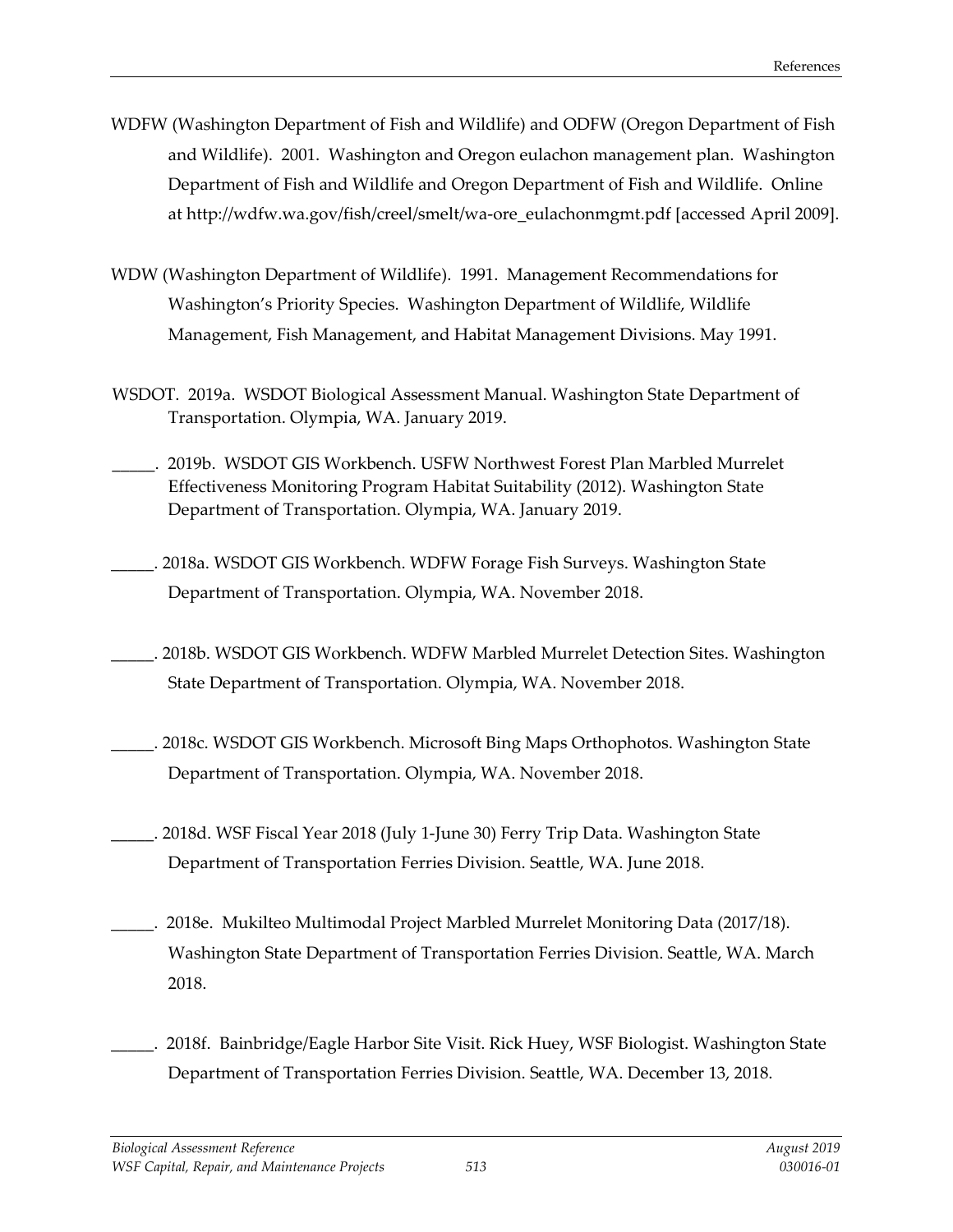- \_\_\_\_\_. 2016. Periodic Status Review for the Marbled Murrelet. Washington State Department of Fish and Wildlife. Olympia, WA. October 2016.
- \_\_\_\_\_. 2014. WSDOT Roadside Maintenance Programmatic Biological Opinion Supplemental Analysis: Appendix H2: Marbled Murrelet Site Evaluation, Impacts, and Effect Determinations. Washington State Department of Transportation. Olympia, WA. 2014.
- WSF (Washington State Ferries). 1999. Biological Evaluation. Kingston Ferry Terminal Dolphin Improvement Project. November 1999.
- WSF. 2007a. Draft Biological Assessment Mukilteo Multimodal Ferry Terminal Project. Prepared for Federal Transit Administration by Washington State Ferries and Anchor Environmental, L.L.C. January 2007.
- WSF. 2007b. Marbled Murrelett Monitoring Report for the Anacortes Ferry Terminal Dolphin Replacement Project. March 2007.
- WSF. 2005a. Ellie Ziegler (WSF) letter to Kerry Carroll (WA Dept. of Ecology). Water quality monitoring data for creosote and steel pile removal during October 2005 at the Eagle Harbor Maintenance Facility Slip B. November 1, 2005.
- WSF. 2005b. Ellie Ziegler (WSF) email to Kerry Carroll (WA Dept. of Ecology). Water quality monitoring data for steel pile removal during December 2005 at the Friday Harbor Ferry Terminal. January 4, 2006.

WSF. 2004. Keystone Wingwall and Lift Tower Repair. Biological Evaluation. September 2004. Weitkamp, D. E. and T.J. Schadt. 1982. Juvenile chum and Chinook salmon behavior at Terminal 91, Seattle, Washington. Port of Seattle, Document No. 82-0415-013F.

The Whale Museum. 2005. Issues Affecting the Southern Resident Orcas. http://www.whalemuseum.org/education/library/issues.html. Downloaded June 27, 2005.